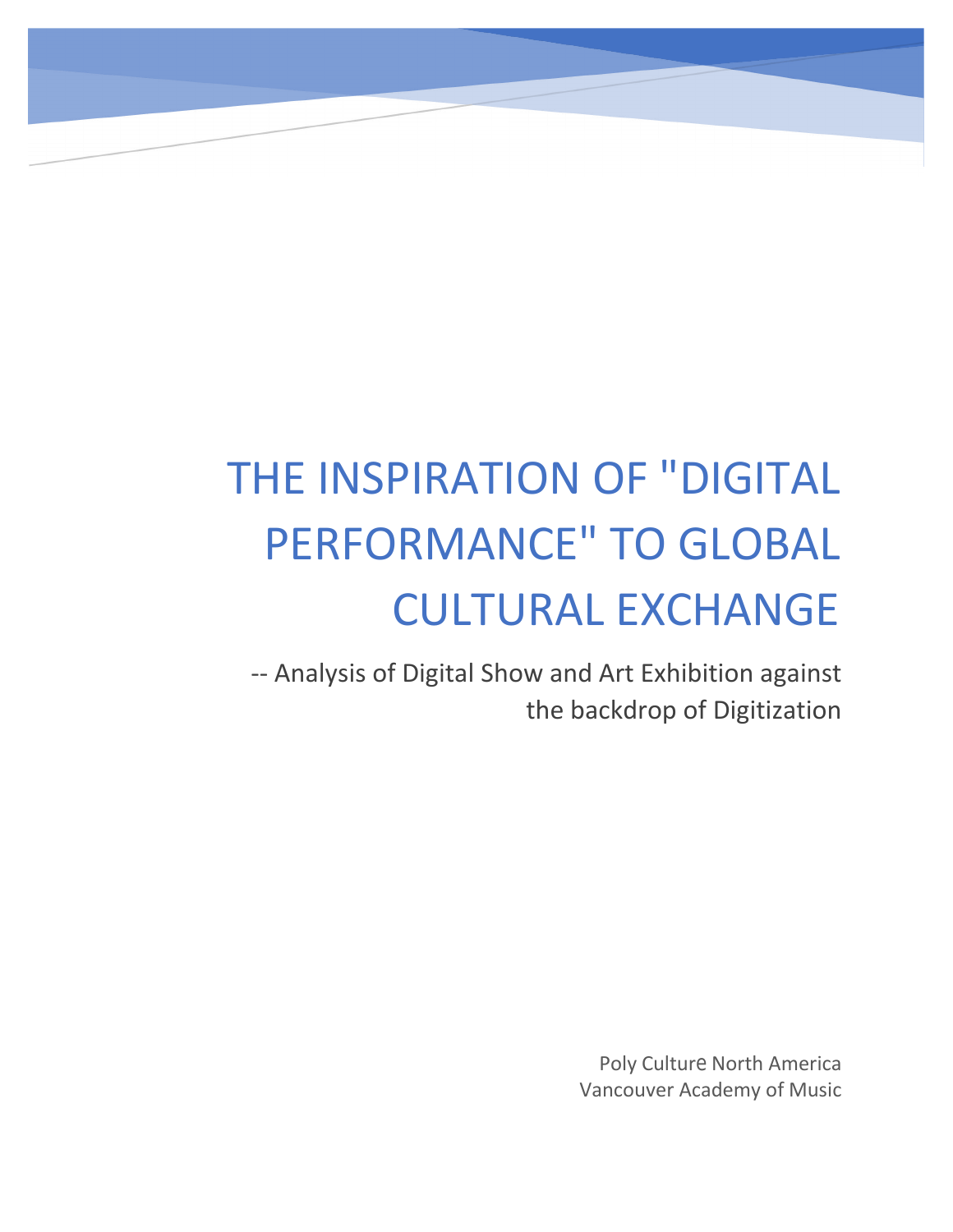## **Index**

| I. The Current Development and Trend of Global "Digital Performance"2   |
|-------------------------------------------------------------------------|
|                                                                         |
| Technological Empowerment Improves the Online Viewing<br>1.             |
|                                                                         |
| 2. The Outbreak of COVID-19 has caused the Demand for "Digital          |
|                                                                         |
| 3. Market Expansion, Asks the Industry to Find New Development          |
|                                                                         |
|                                                                         |
| 1. For Audiences: Lower Bars of Viewing, Stronger Sense of              |
|                                                                         |
| 2. For the industry: Broaden the Size of Audiences and Initiate a New   |
|                                                                         |
| 3. For Platform: More High-quality Contents Available and New Drive     |
|                                                                         |
| 4. For artists: Increase Performance Income and Expand Income Sources12 |
|                                                                         |
| 1. The Transformation from Recorded Videos to Live Streaming 14         |
| 2. Shifting from Freemium Model to Premium Model 14                     |
| 3. Transforming from Official Performances to Back-stage Scenes 15      |
|                                                                         |
|                                                                         |
|                                                                         |
|                                                                         |
|                                                                         |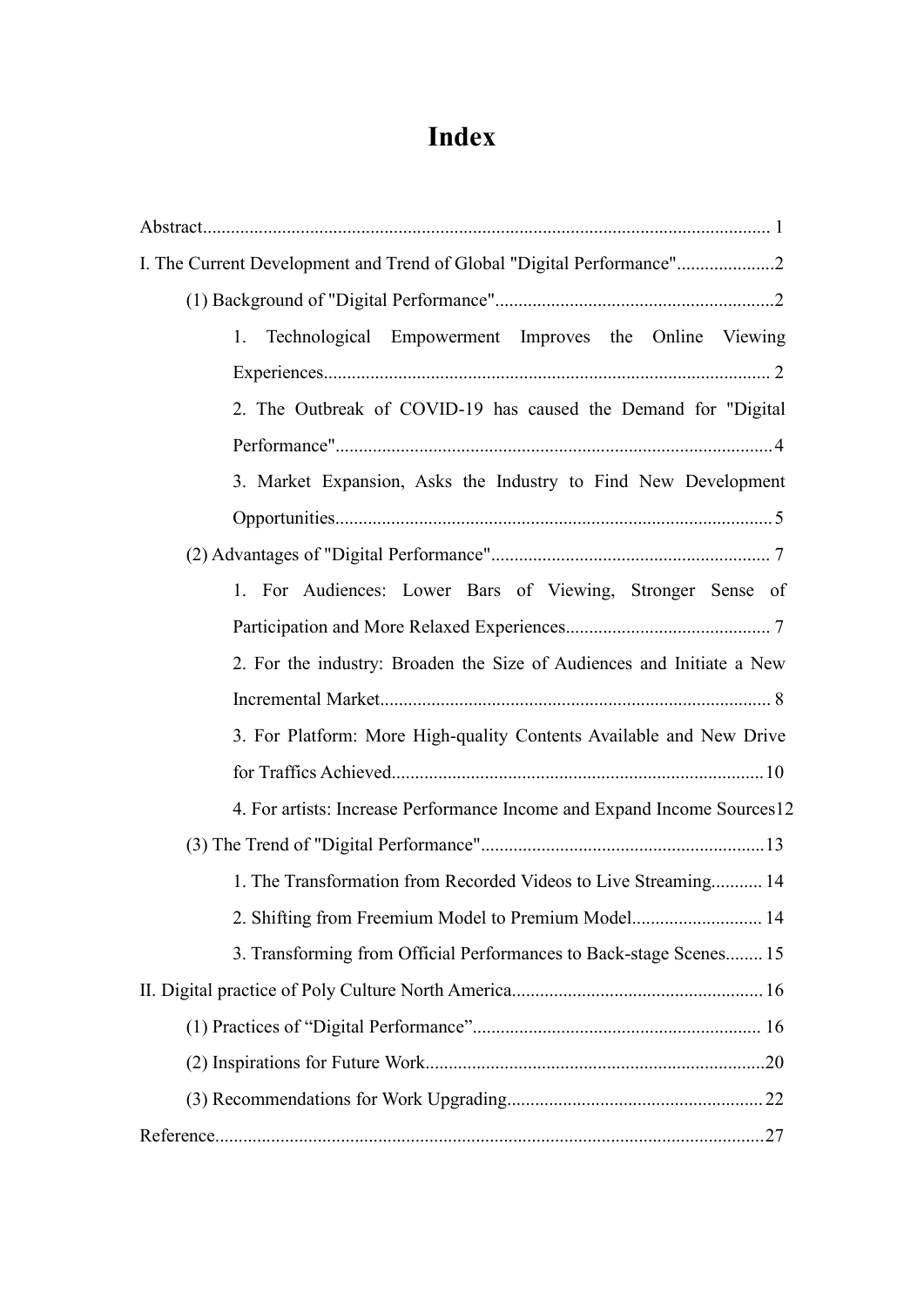#### <span id="page-2-0"></span>**Abstract**

"Digital Performance" refers to online performances and art exhibitions against the backdrop of digitization. With the development of digital technology and the globalization of Internet infrastructures, traditional live performances and art exhibitions have been upgraded and transformed digitally. In general, the performing arts industry and cultural tourism industry belong to a typical "onsite" and "offline" economy. They were restricted by space, time, weather, and other conditions. Audiences can't enjoy the performances anytime and anywhere. Internet technology has brought diversified ways of visiting and exhibiting and created a series of brand-new virtual exhibition spaces, such as online theater and digital theater. In 2020, the outbreak of COVID-19 has caused significant impacts on offline performances and art exhibitions, and also opened a window of opportunity for the integrated digital upgrade of the global performing arts market, creating a space of communication for the coexistence and sharing of diverse cultures. The combination of performing arts, new technology, and infrastructure not only influences the future development of Poly Culture North America but also puts forward a new proposition in the era for deepening cultural exchanges between China and foreign countries and breaking cultural barriers.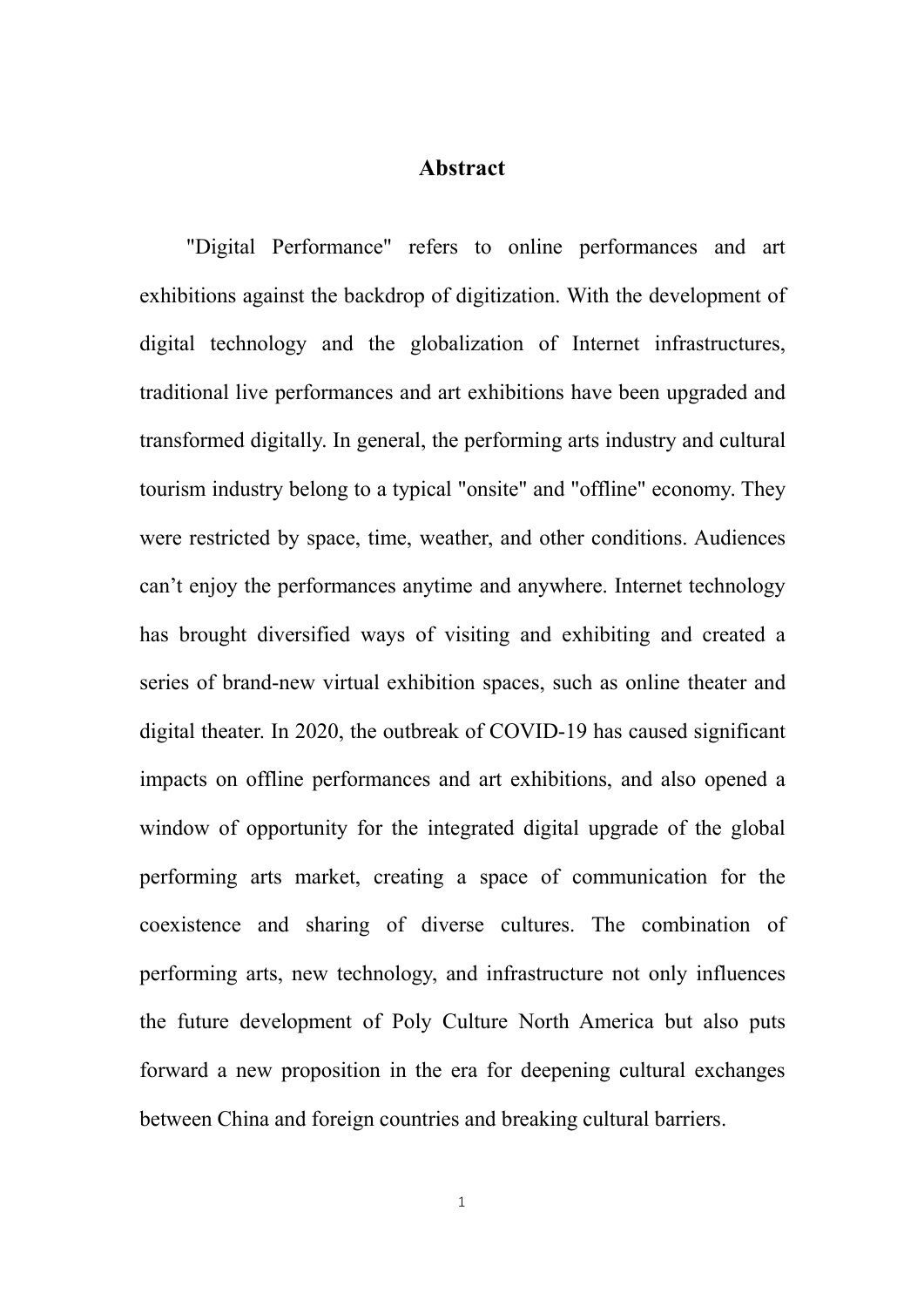# <span id="page-3-0"></span>**I. The Current Development and Trend of Global "Digital Performance"**

The revenue of global recorded music market revenue rose in 2020 against the backdrop of COVID-19 in 2020. The streaming services played the leading role in the growth of revenue and successfully made up for the losses created by other forms [1](#page-3-3) . Digital performance has become a new opportunity for the development of the performing arts industry at home and abroad in the "post-pandemic" era.

#### <span id="page-3-1"></span>**(1) Background of "Digital Performance"**

The integration of the performing arts industry and the Internet did not happen overnight. As early as 2005, popular offline performances in America, Europe, Asia Pacific, and other regions were available on various websites for global Internet users. With the explosive development of Internet technology in all fields, the integration of the global performing arts industry and technology has been further deepened. The era of "Digital Performance" has officially launched.

## <span id="page-3-2"></span>**1. Technological Empowerment Improves the Online Viewing Experiences**

The globalization of digital infrastructure has pushed the maturity of

<span id="page-3-3"></span><sup>&</sup>lt;sup>1</sup> Global Music Report Released by IFPI, March 2021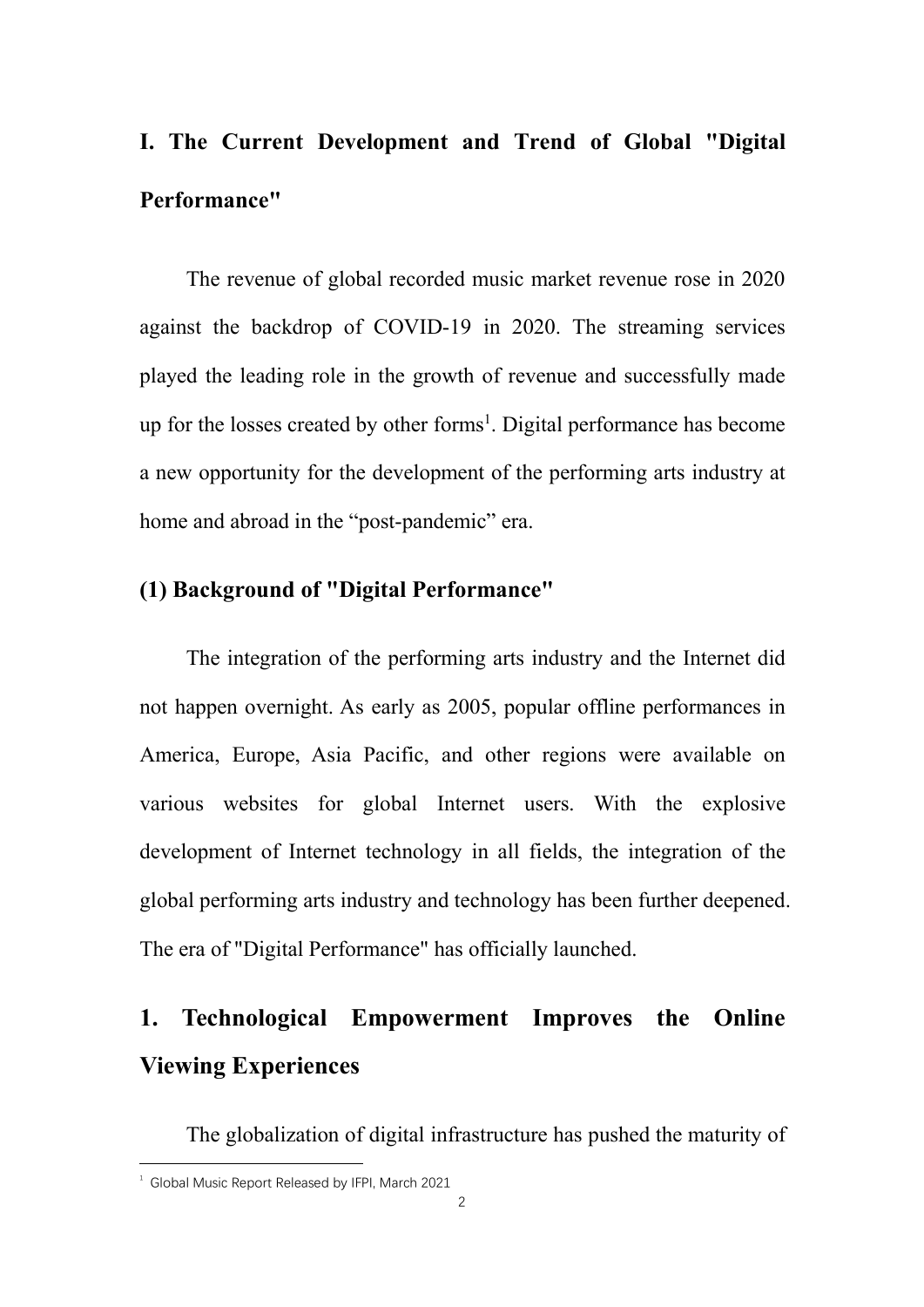the new models of "Internet  $+$  Performance" and "Internet  $+$  Art Exhibition". Among them, the application and combination of 5G and AI technology have provided transformational technological support for the global "digital performance" market. 5G is short for the Fifth Generation Mobile Communication Technology. It is a new generation of broadband mobile communication technology featured by high speed, low latency, and large connections. Artificial Intelligence (AI) is a technology that uses machines to realize intelligent activities. It is characterized by deep learning and intelligent interconnection. The combination of 5G and AI technology has significantly improved the clarity and smoothness of online videos. The immersive and real-time interactive mode of its videos has provided Internet users around the world with a better viewing experience.

The global "Digital Performance" is supported by four technologies. First, the even better 4K, VR/AR/MR/XR, and the immersive holographic technology realize the immersive online performance. Second, the "5G+AI" technology cluster realizes the intelligent construction of cultural consumption scenes with high-speed data transmission, precise information push, and intelligent data analysis. Third, big data and artificial intelligence technology make the intelligent push and precise distribution of cultural consumption come true by analyzing the user persona precisely, transforming offline consumption into online

3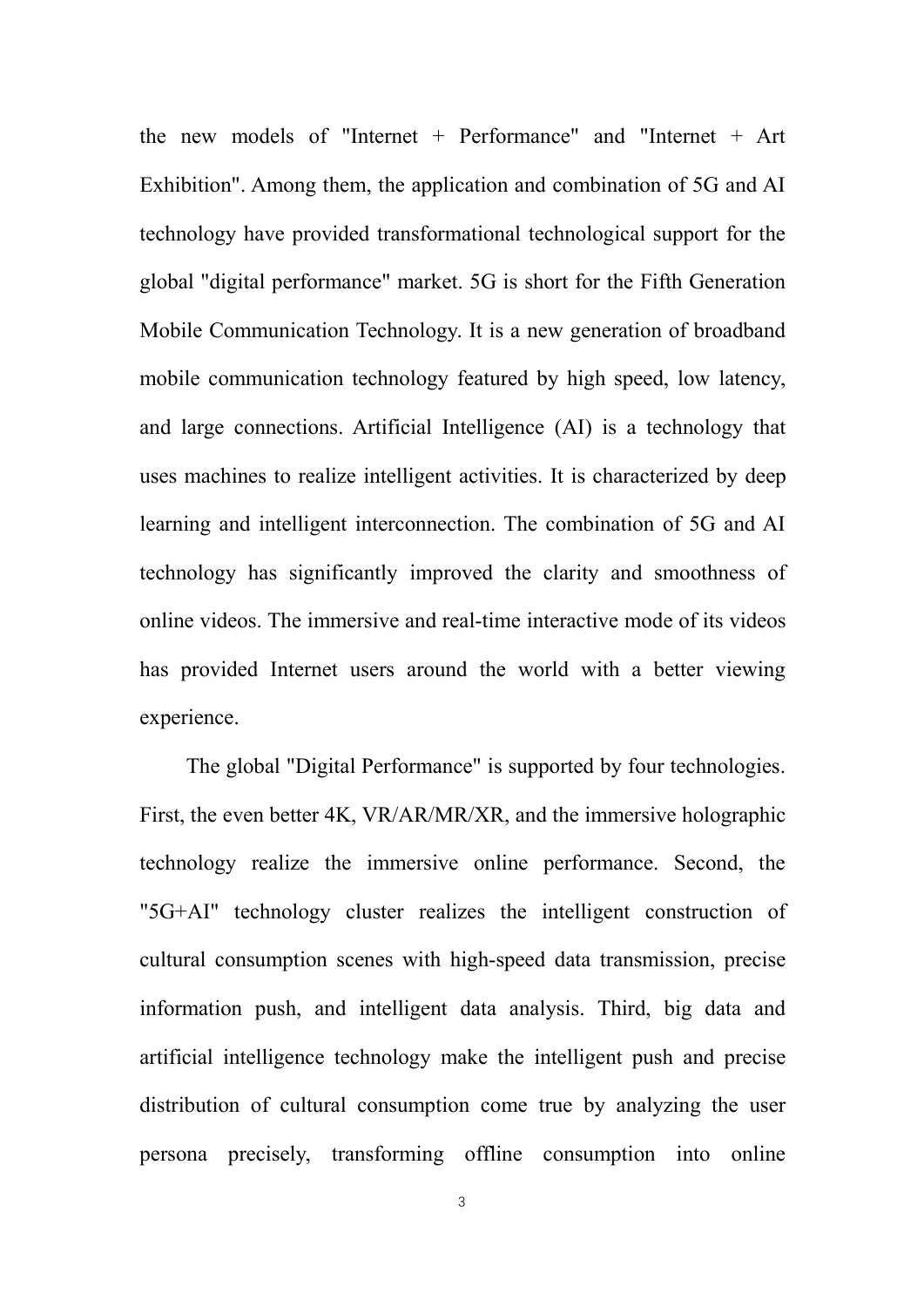consumption. Fourth, the Internet of Things, digital computing, and other technologies gather all kinds of terminals into the interconnected system, making the construction of smart platforms a new trend. With the application of 5G and AI technology in the performance and art exhibition industry, the potential of "Digital Performance" will be released tremendously [2](#page-5-1) .

## <span id="page-5-0"></span>**2. The Outbreak of COVID-19 has caused the Demand for "Digital Performance"**

In 2020, the COVID-19 pandemic hit heavily on the live-performing industry. Live music with ticket sales as its core, currently accounts for more than half of the global music industry's revenue, with overall estimates exceeding \$50 billion [3](#page-5-2) . The outbreak of COVID-19 caused the decline of the global revenue of the live music industry by 75% in the 2020 year on year [4](#page-5-3) , but it also created an opportunity for the online-performance market. Online ticket sales reached \$600 million in 2020; From June to November 2020, live concerts on Bandsintown, a global website that offers performance and ticketing information, grew from 1.9% to  $40.7\%$ <sup>[5](#page-5-4)</sup>. .

In the first half of 2020, the number of users watching online music

<span id="page-5-1"></span><sup>&</sup>lt;sup>2</sup> "5G+AI" Technology Cluster Empowers Digital Culture Industry: Industry's Dimensional Upgrade and High Quality Transition " Xie Xuefang, Chen Sihan, View on Publishing. 2021,(03) World Economic Forum <sup>3</sup> World Economic Forum

<span id="page-5-3"></span><span id="page-5-2"></span><sup>4</sup> Hypebot

<span id="page-5-4"></span><sup>&</sup>lt;sup>5</sup> Music Industry Analysis Institution MIDiA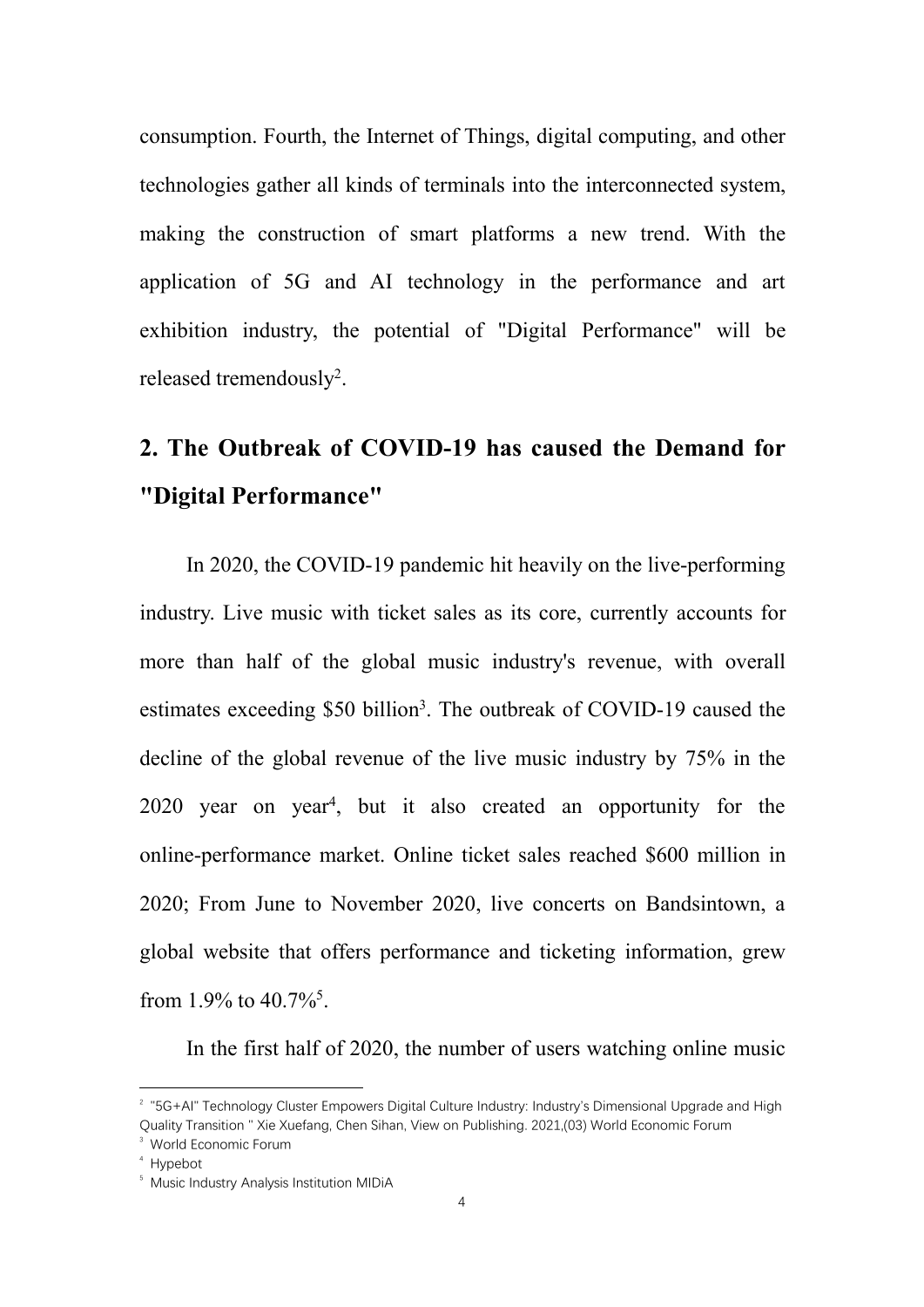performances in China exceeded 80 million [6](#page-6-1) . In February of the same year, Modern Sky hosted a live stream "Strawberry Music Festival" in Bilibili, and took the lead in moving the performance stage online. The viewers of the live streaming reached a total of more than 1 million. The peak number of viewers was about 490,000, and the highest number of bullet chatting of one day reached more than 100,000. In April of the same year, American singer Lady Gaga and Global Citizen jointly initiated the online charity concert "One World: Together At Home", which successfully raised USD 127.9 million. The pandemic has made the global public became increasingly inclined to enjoy performances and art exhibitions through online means. The information gap of performances between different countries has been constantly narrowed. National boundaries were no longer the barrier of cultural exchanges.

## <span id="page-6-0"></span>**3. Market Expansion, Asks the Industry to Find New Development Opportunities**

In addition to the impact of COVID-19, the performing arts industry is also in urgent need of breaking away from the constraints of area costs, personnel expenses, and physical space and finding new opportunities. According to the survey, the continually rising ticket prices and declining audiences have become the two new problems for the current European

<span id="page-6-1"></span><sup>6</sup> iiMedia Research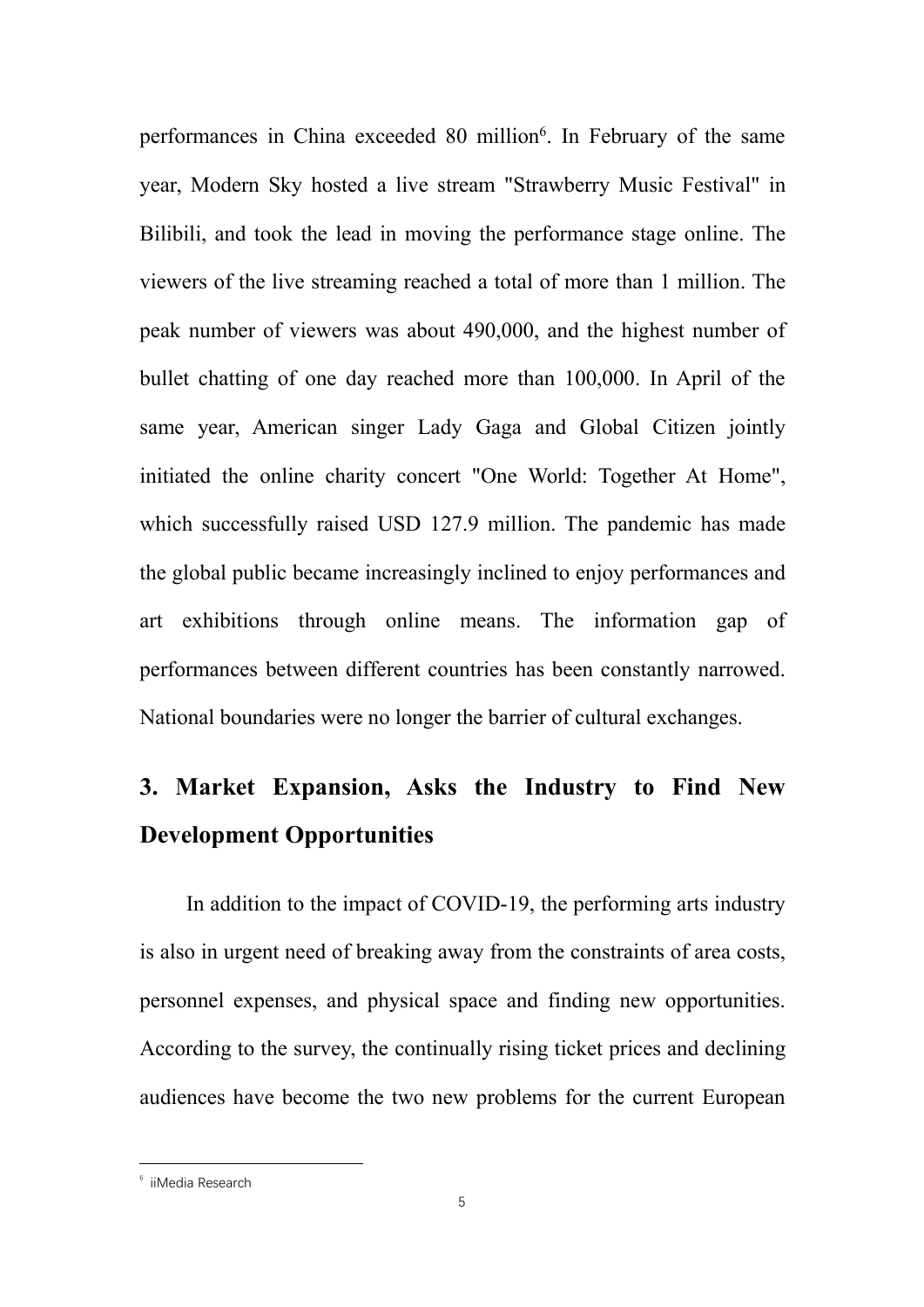music festivals, limiting the development of music festivals<sup>[7](#page-7-0)</sup>. The traditional live-performing industry needs to expand its industrial chain by breaking the boundary with the "online + offline" performing model. The traditional performances and art exhibitions that were confined to a single culture are also constantly breaking cultural restrictions and spreading from regional exhibitions to global ones.

At present, the digital exploration of the cultural exhibition industry mainly includes the following three forms. The first one is virtual performance. The sponsor normally uses holographic projection and other forms to promote the visual effect of the offline concert. For example, the concert of the virtual singer "Hatsune Miku" developed by Crypton Future Media in Japan simulates Hatsune Miku's performance through holographic projection has successfully held more than 50 concerts around the world. The second one is long-distance viewing. The sponsor holds online performances through digital channels, such as high-speed 5G communication networks or even VR devices, so that audiences can watch the performances in real-time through various mobile terminals. The third one is the digital cultural exhibition and virtual cultural tourism. This form aims to achieve the "digital" expansion of creation, production, and promotion through the digital transformation and development of cultural resources.

<span id="page-7-0"></span><sup>7</sup> British media IQ Magazine, European Festival Report 2018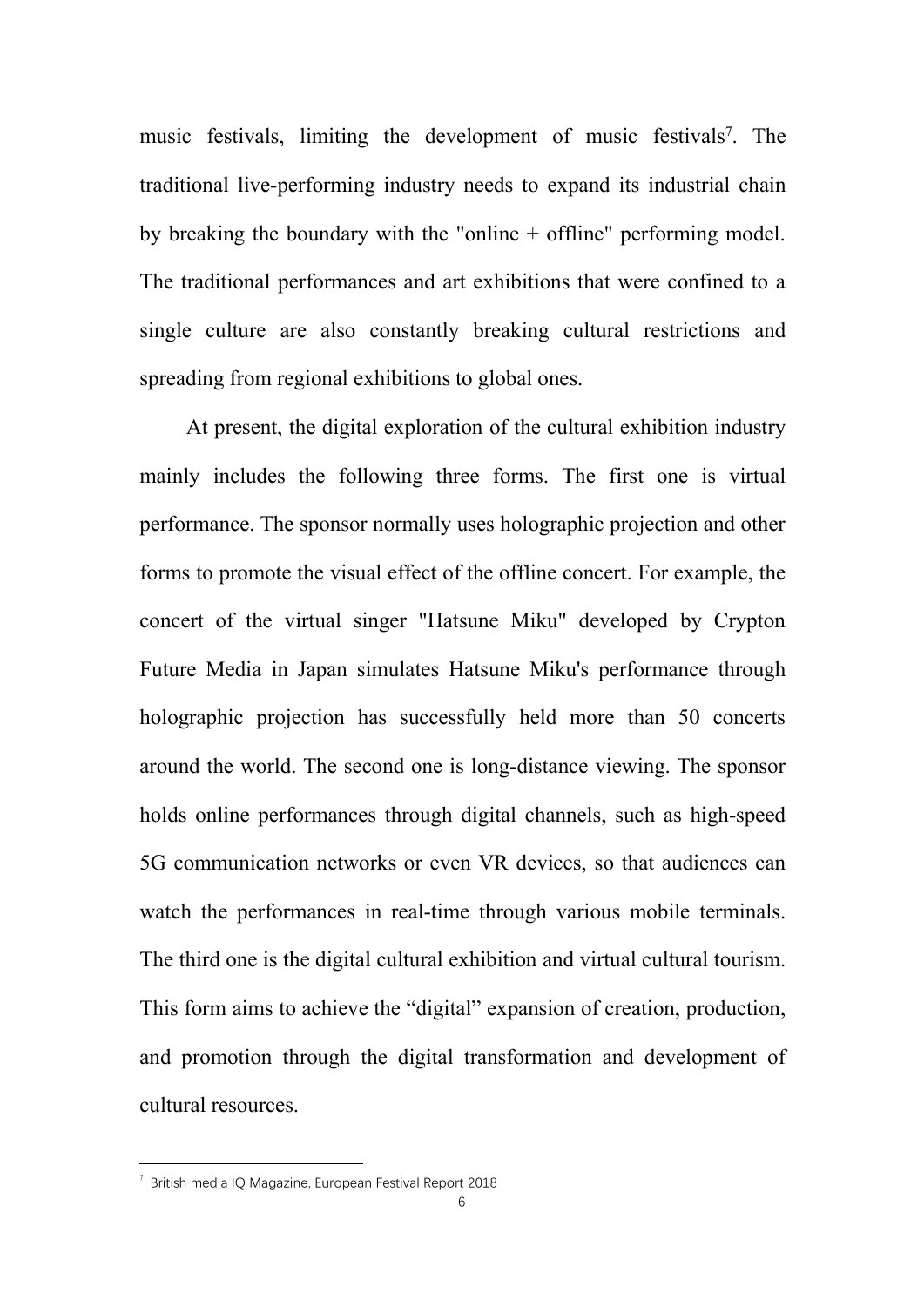#### <span id="page-8-0"></span>**(2) Advantages of "Digital Performance"**

"Digital Performance" is different from digital and online performance. The former envisages fundamentally how performances create value for audiences and explore the performing model in the digital world, while the latter is a value-added service derived from the traditional performing arts industry. It is the initial stage during the development of "Digital Performance". In recent years, the pursuit and construction of the "Metaverse" by the cutting-edge technical professions represented by Facebook CEO Mark Zuckerberg, also makes the "Digital Performance" an industry with more profound and broad prospects for development.

# <span id="page-8-1"></span>**1. For Audiences: Lower Bars of Viewing, Stronger Sense of Participation and More Relaxed Experiences.**

Watching shows and performances on computers, phones and tablets are completely different from that of live performances. Theater gives audiences a natural sense of ritual, for it requires audiences to select the plays carefully, purchase tickets, arrange a special time and then enjoy the whole play quietly and completely. "Digital Performance" breaks these limits. Bandwagon, an Asian digital entertainment website, listed "8 reasons why it is cool to watch concerts online during the quarantine time": No need to wait for the "World Tour" that never makes it to Asia;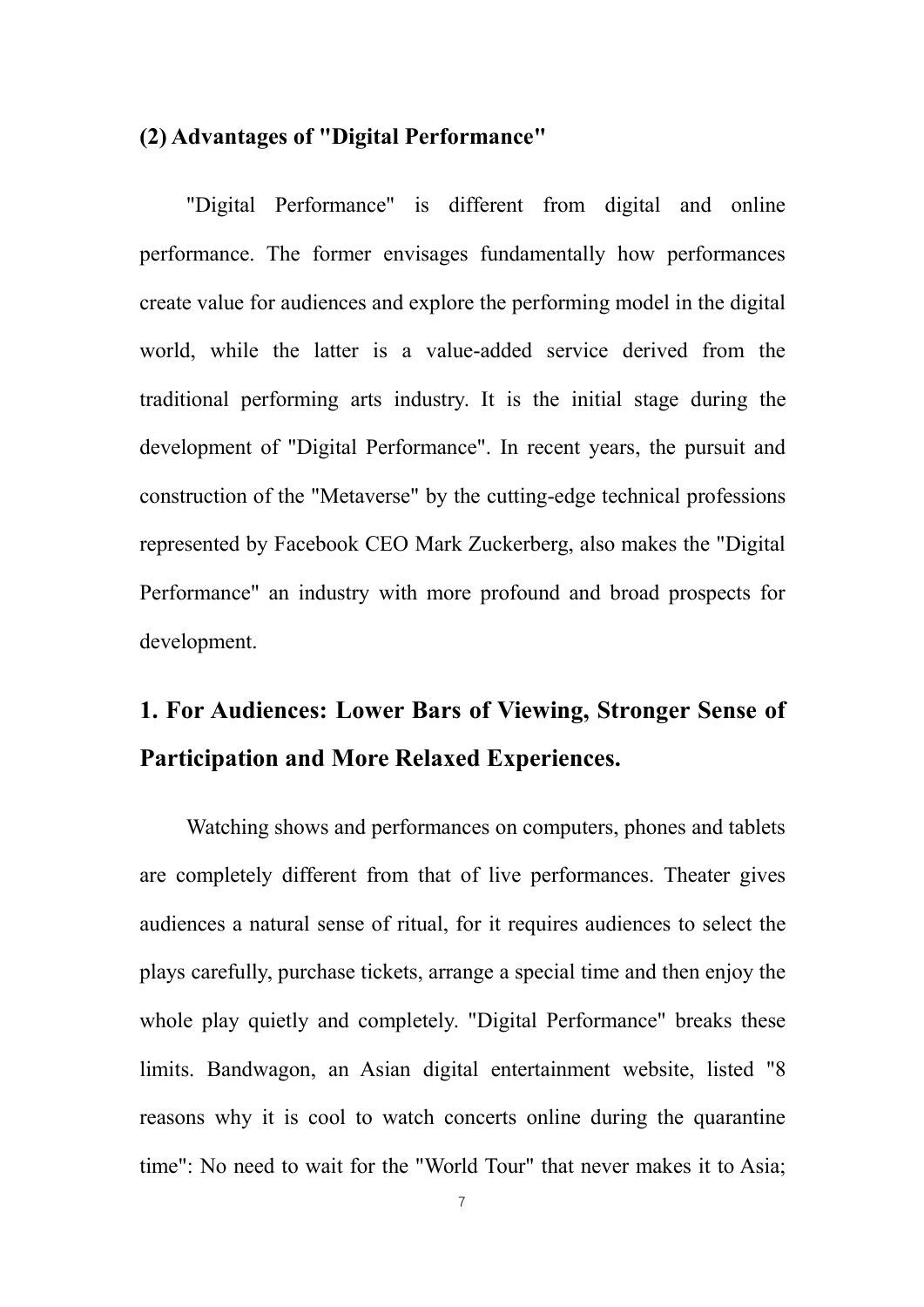The current price is more affordable; No traffic jams, no parking anxiety; You can enjoy the show with comfortable clothes while lying on a comfortable chair or bed. You don't need to smell strangers'sweat or beer; You will never miss any moment of online shows; no extra spending on snacks and drinks; You can enjoy the show with friends and relatives who live far away at the same time.

As for the lack of on-site atmosphere and interaction when enjoying the "Digital Performance", relevant performing arts companies have already started to explore stronger interactive experiences. For example, audiences can vote in advance for performance track and performing places, choose their favorite shooting angle in real-time, participate more in the interactive activities during the performance. Top Hits Online Music Festival Thailand 2020 uses a variety of interactive methods and AR approaches, including a giant 360° screen that displays live images of audiences, allowing performers not only to notice some particular audiences but also to talk with them, which is almostimpossible at a regular concert.

## <span id="page-9-0"></span>**2. For the industry: Broaden the Size of Audiences and Initiate a New Incremental Market**

"Digital Performance" has a variety of advantages that live performance does not have. First, it breaks away from the restriction of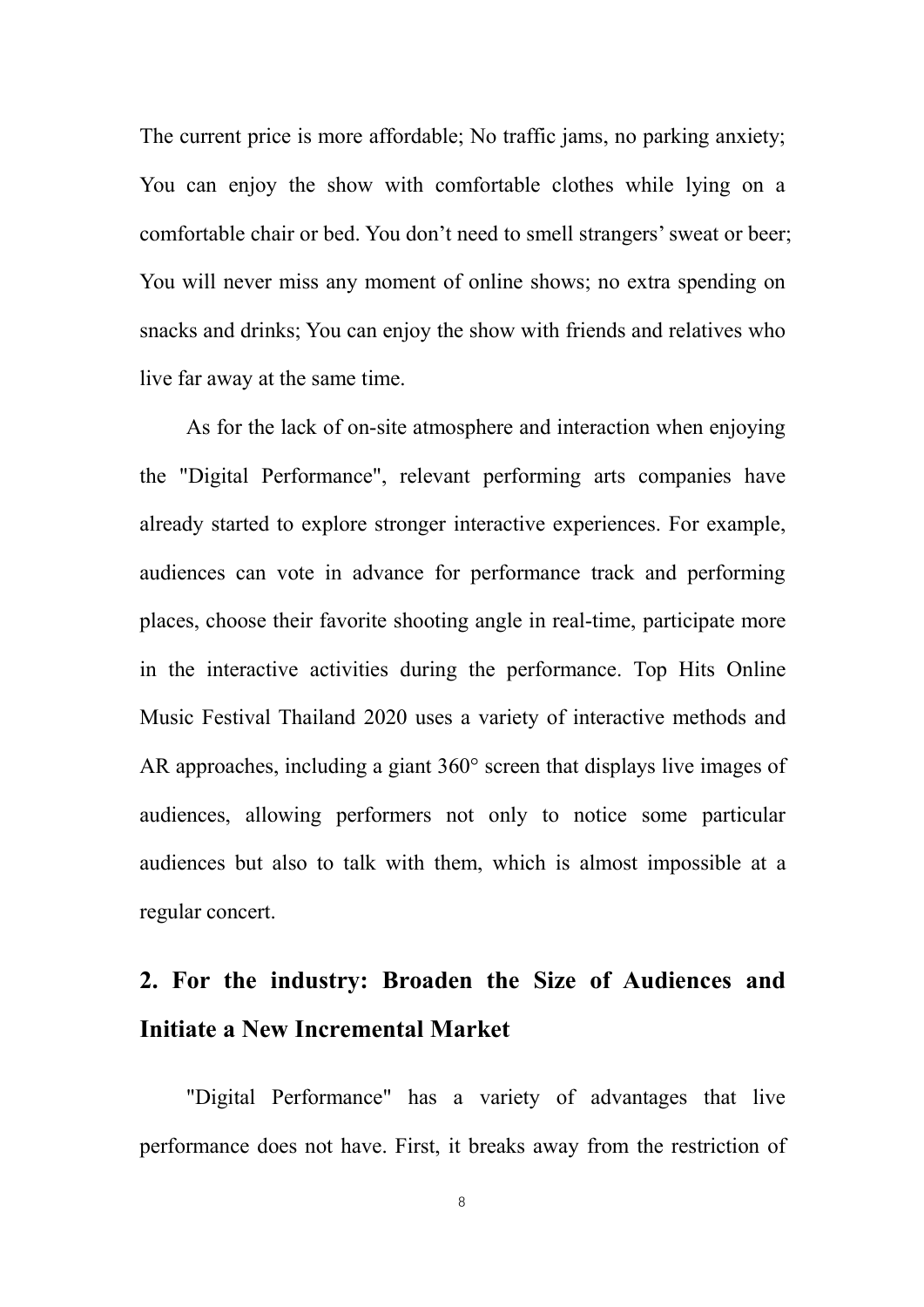venue. The size of audiences will no longer be limited by the capacity of the theater, concert hall, stadium, and other performance venues. It realizes a leap-forward expansion of the size of audiences from ten-thousand to one million; Second, it breaks away from the geographical constraints so that audiences from different locations and time zones around the world can enjoy the same high-quality performances at the same time; Third, it breaks away from the limitation of time. The digital resources uploaded to the cloud can be downloaded at any time, allowing audiences to watch performances repeatedly at any time; Fourth, it breaks away from the limitation of storage space. The application of nearly infinite cloud storage space realizes the high-resolution and high-quality storage of performances.

Digital Performance is an excellent opportunity for music and technology companies to cooperate. In addition to pop music, classical music is also looking for breakthroughs in applying new technologies. Established Music streaming services such as Spotify and Apple Music have massive classical Music reserves, with Apple Music alone boasting over 500,000 classical Music albums. In 2021, Apple acquired classical music streaming company Primephonic, with plans to improve the current Apple Music service and launch a dedicated classical music product in 2022. In addition, new classical music streaming apps are popping up, such as IDAGIO, named one of the best inventions of 2019 by Time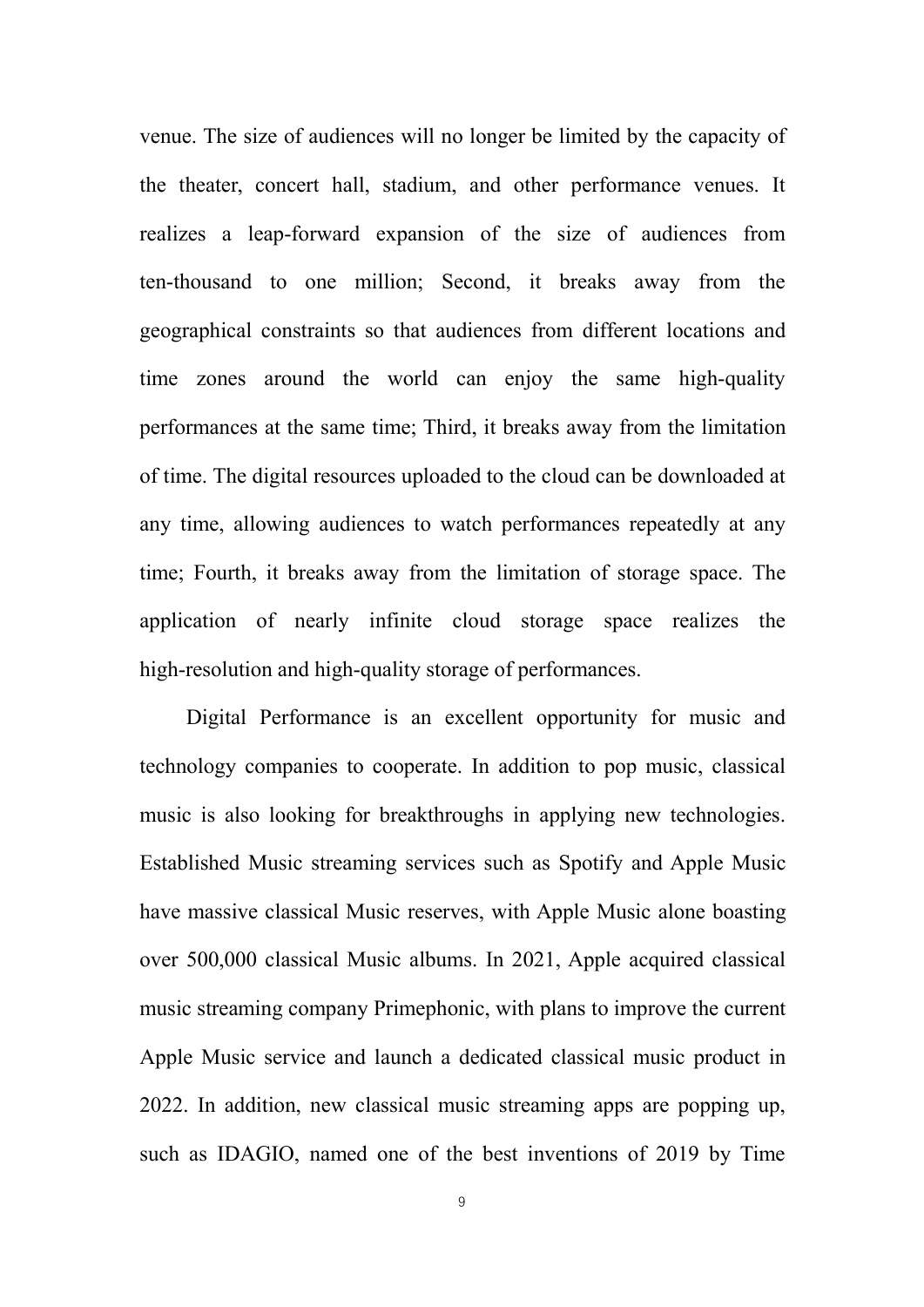magazine, which provides video and audio streaming to music lovers in more than 160 countries worldwide.

A growing number of classical music orchestras, radio stations, and music lovers are experimenting with new interpretations on YouTube or podcasts. A new KOL from Shanghai,China, is one of the be best. The classical instrument players dressed in different costumes of different dynasties play the qin, drums, or pipa, with the scenery full of Oriental meaning, let the audience as if through time back to the ancient feast music. Videos of the group's performances have been viewed more than 100 million times on Bilibili and YouTube.

# <span id="page-11-0"></span>**3. For Platform: More High-quality Contents Available and New Drive for Traffics Achieved**

By January 2021, there were 4.66 billion Internet users and 4.2 billion social media users worldwide. The average time spent online is around 7 hours [8](#page-11-1) . The competitors of video and music platforms are no longer limited to their peers, but also games, e-commerce, and social media, for they all need to capture the attention and time of Internet users. To increase the appeal of content, Netflix, HBO, and other platforms are producing their own content, expanding the categories of content available online. In addition to specialized video and music websites,

<span id="page-11-1"></span><sup>8</sup> DATAREPORTAL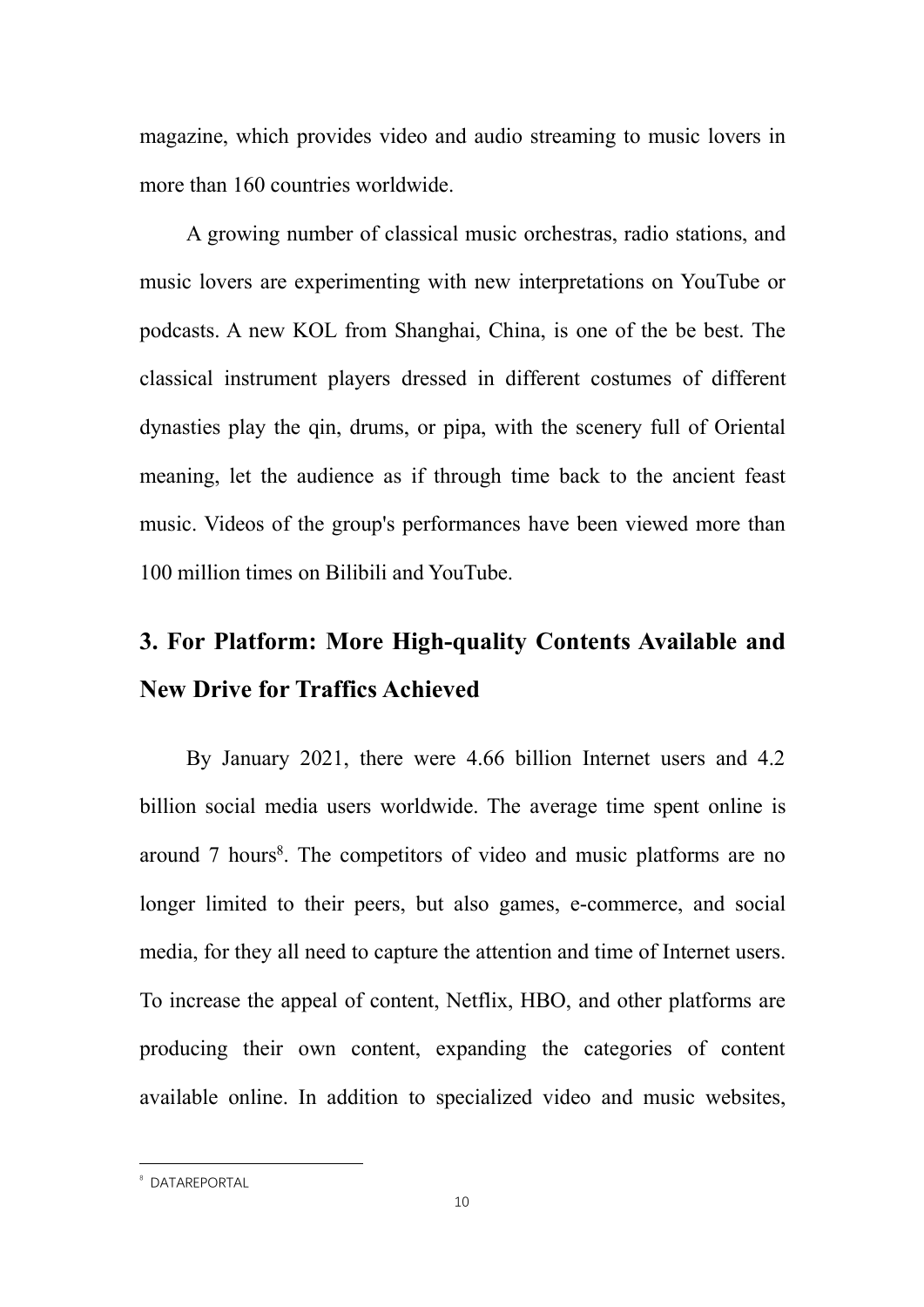social media such as YouTube, Twitch, Instagram, and entertainment media including Billboard are also focusing on high-quality "Digital Performance". On Twitch alone, viewing time of music and performing arts categories increased by 524% in March 2020, while Instagram Live usage surged by 70%. Moreover, video games such as "Fortnite" and "Minecraft" also have started hosting online concerts, attracting millions of viewers from around the world by using augmented reality and extended reality to improve the performance quality.

In this "battle against time", offline quality performances and art exhibitions provide diverse content with viscosity for video websites, differentiating it with games, E-commerce, and other new media platforms. Not only did it effectively enhance the dimensions and quality of the contents, but also became a major carrier that attracted new, especially young users. Chinese video websites such as IQiyi, Tencent Video, Youku, and so on have opened channels on global video websites YouTube, attracting millions of subscribers. High-quality plays, performances, and exhibitions from around the world have attracted more audiences through collaboration with great platforms, creating opportunities for video platforms to attract more users.

11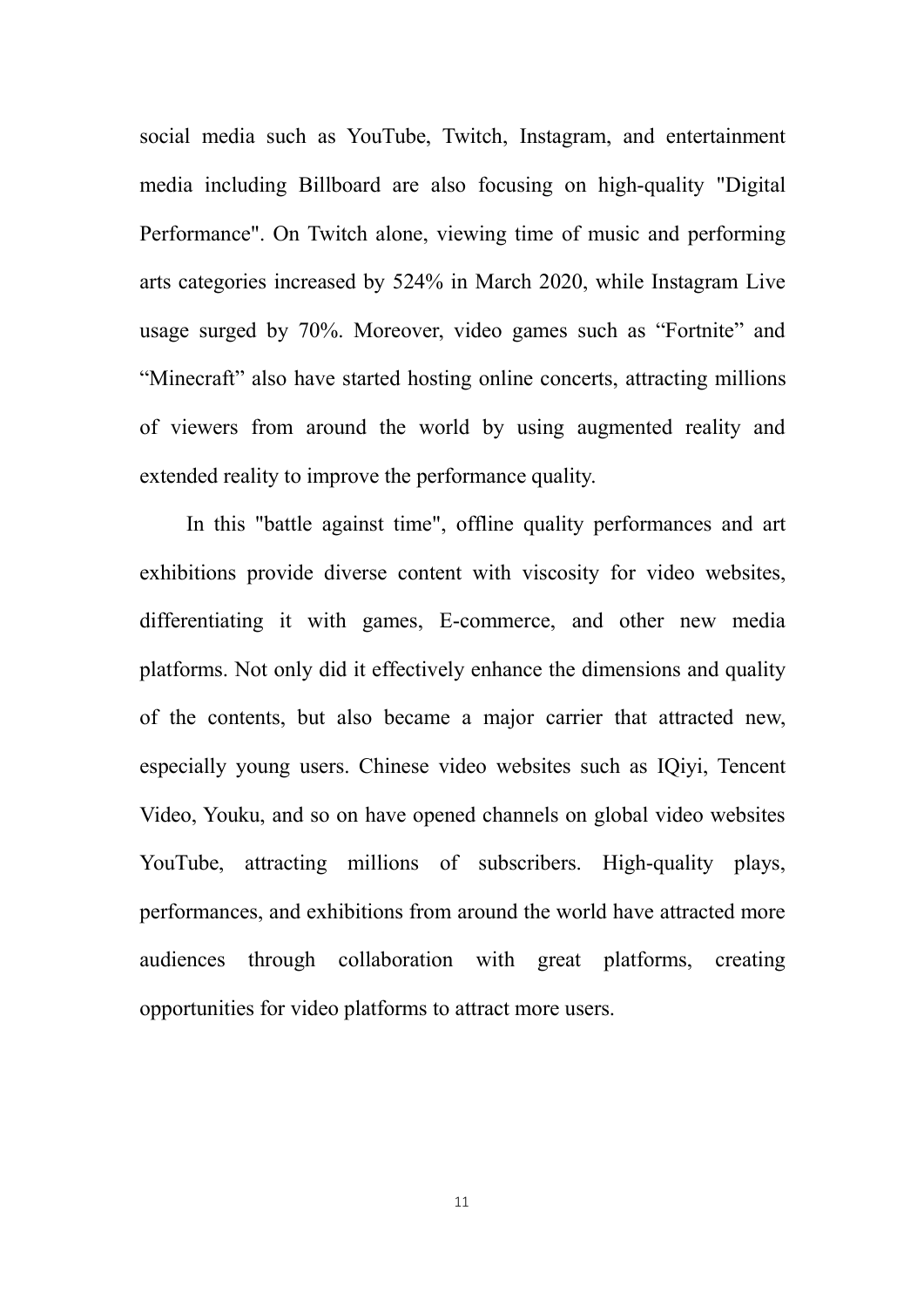## <span id="page-13-0"></span>**4. For artists: Increase Performance Income and Expand Income Sources**

Professionals from the performing arts industry received the heaviest strike from the outbreak of COVID-19. The main source of income of artists, technicians, sound engineers, and other professionals largely relies on live performances. Although they cannot earn a substantial amount of money through streaming media platforms at present, the development of "Digital Performance" has opened up a new channel for them to increase income and withdraw cash, creating a healthier industrial ecology. In addition, online performances also provide a practical diversion effect of traffics for albums, entertainment shows, and live concerts.

In June 2020, Korean pop group BTS held its "BangBang Con" concert. This 100-minute concert was live-streamed via the company's self-developed mobile app WeVerse. The concert attracted 756,000 audiences from 107 countries and regions while the revenue reached nearly 20 million USD. The concert's eponymous show attracted at least 50 million viewers, while 2.2 million fans watched it on YouTube, earning BTS a large number of subscribers, as the result, the purchases of streaming media and albums increased as well. Talents and artists can also give full play to new media platforms to attract users, such as starting a channel on Patron, an artist crowdfunding platform, to attract fans to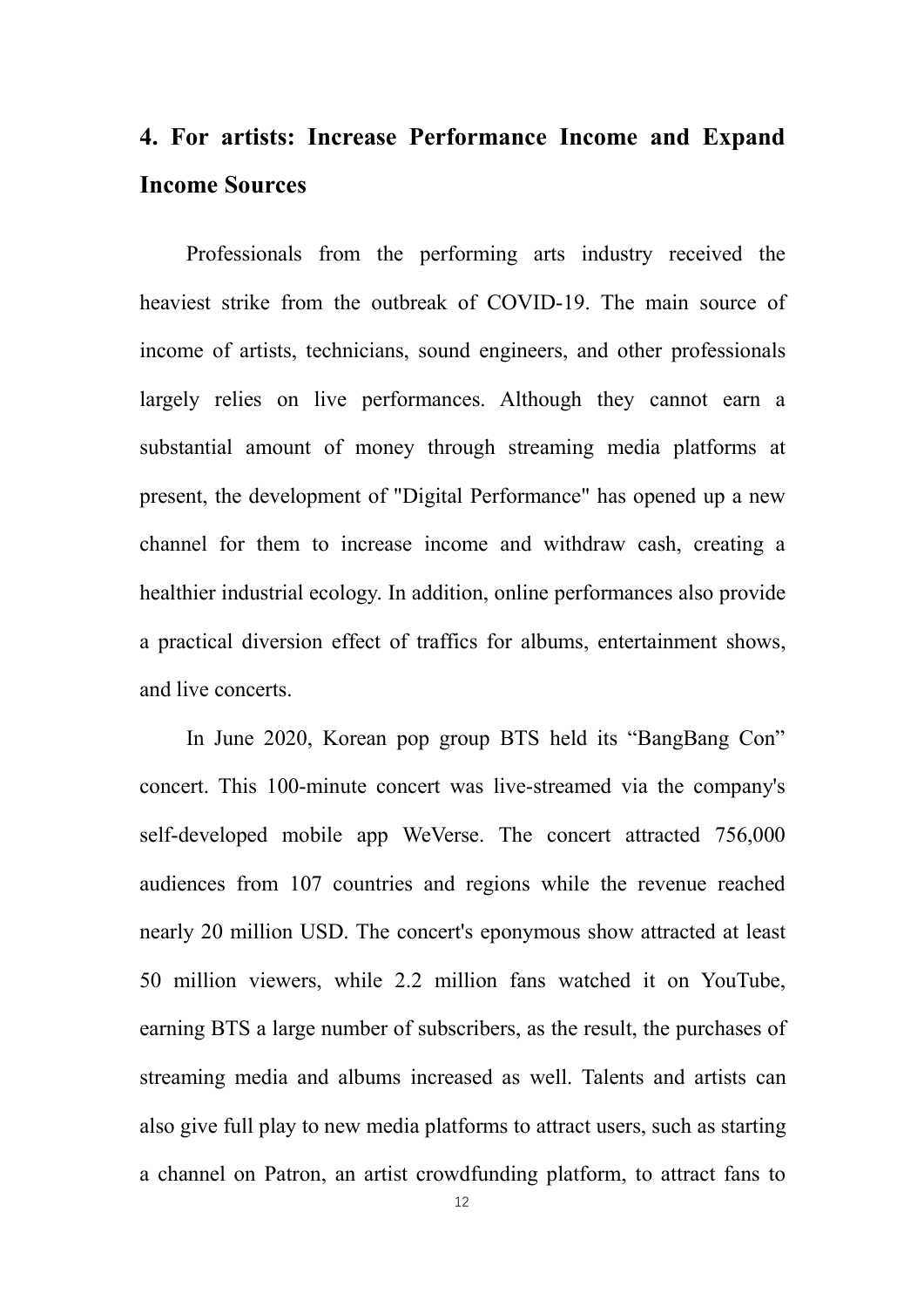subscribe to their channels and get paid from subscriptions.

Due to the outbreak of the pandemic, the number of foreign artists' performances in China has declined significantly since 2020, on the other hand, Chinese performances and art exhibitions rarely have the chance to perform abroad. "Digital Performance" creates opportunities for the two sides to conduct communication and exchanges. It also provides more job opportunities and increases incomes for professionals in the Chinese and foreign performing arts industry.

#### <span id="page-14-0"></span>**(3) The Trend of "Digital Performance"**

According to professional institutions, it is predicted that 65% of global GDP will be driven by digitization by 2022 [9](#page-14-1) . Virtual space and technology will push the upgrading and transformation of the global performing arts market, break the limitation of time and space, and realize the comprehensive integration of performance, art and people's life. Artists and performing arts institutions with different cultural backgrounds will have more opportunities to collaborate, creating necessary conditions to enrich the cultural dimension of the world and improve the integration of diverse cultures.

<span id="page-14-1"></span><sup>9</sup> IDC Future Scape: Global Digital Transformation Forecast in 2021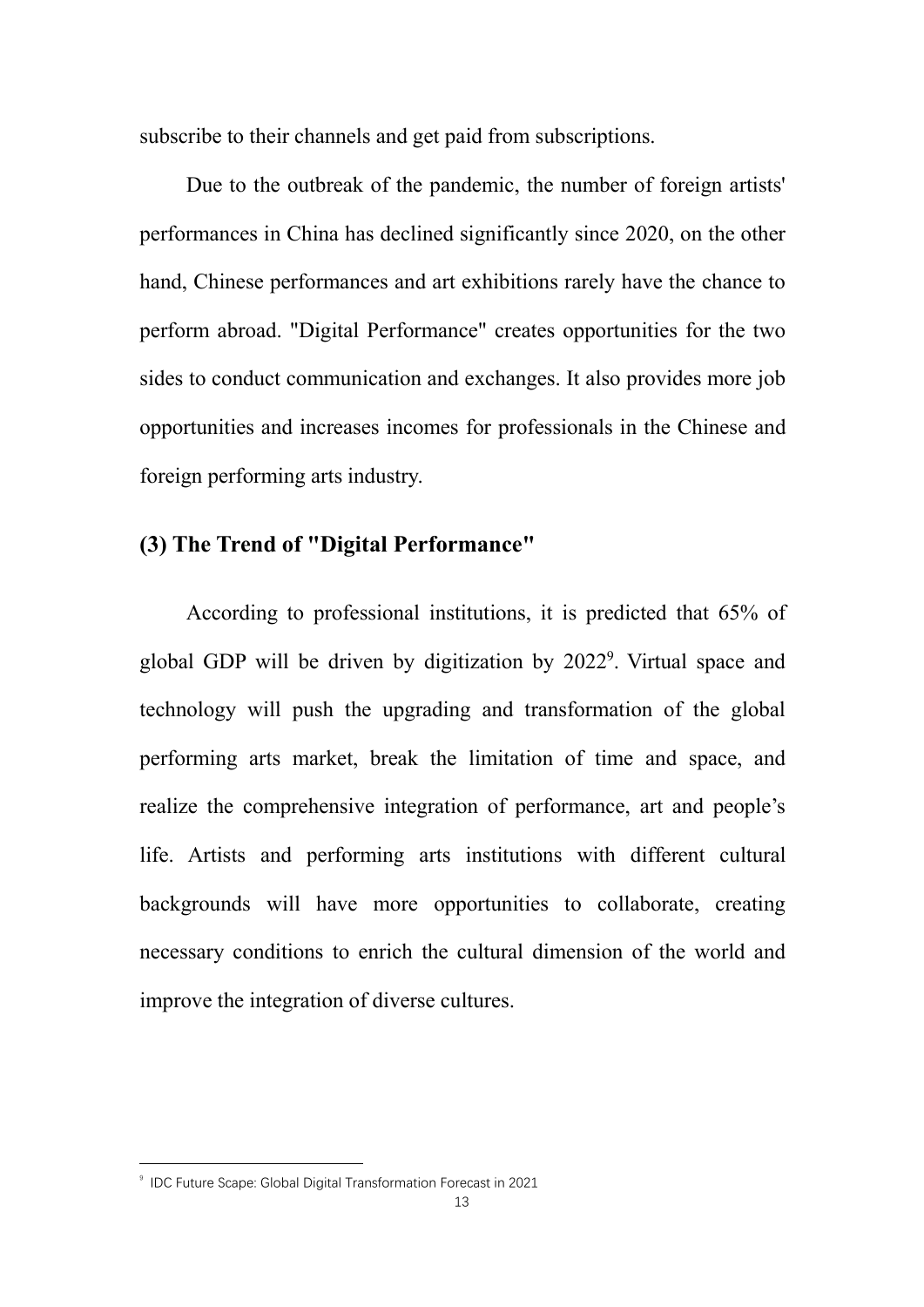# <span id="page-15-0"></span>**1. The Transformation from Recorded Videosto Live Streaming**

Live streaming characterized by real-time interaction is the trend for the next generation of digital applications, especially for social media. Social media platforms with more than 1 billion monthly active users, such as Facebook and Instagram, are promoting their live streaming functions. Their backstage algorithms have also increased the weight of videos, especially live streaming videos. A study by Middlesex University suggested that the popularity of live concerts will remain the same after the pandemic ends, while musicians will be highly motivated to attract new audiences with online methods. The study covered classical and pop music of different genres, showed that 90% of musicians and 92% of fans believe that live streaming attracts audiences who are unable or unwilling to go to live concerts. More than two-thirds of fans believe that online performances will remain an important part of the performance market after the pandemic. 95% of fans recognize the importance of emotional engagement of artists during live concerts; 82% of audiences agreed that performers recognizing their presence in the crowds during live streaming make them feel connected.

#### <span id="page-15-1"></span>**2. Shifting from Freemium Model to Premium Model**

In December 2020, the total online ticketing revenue worldwide was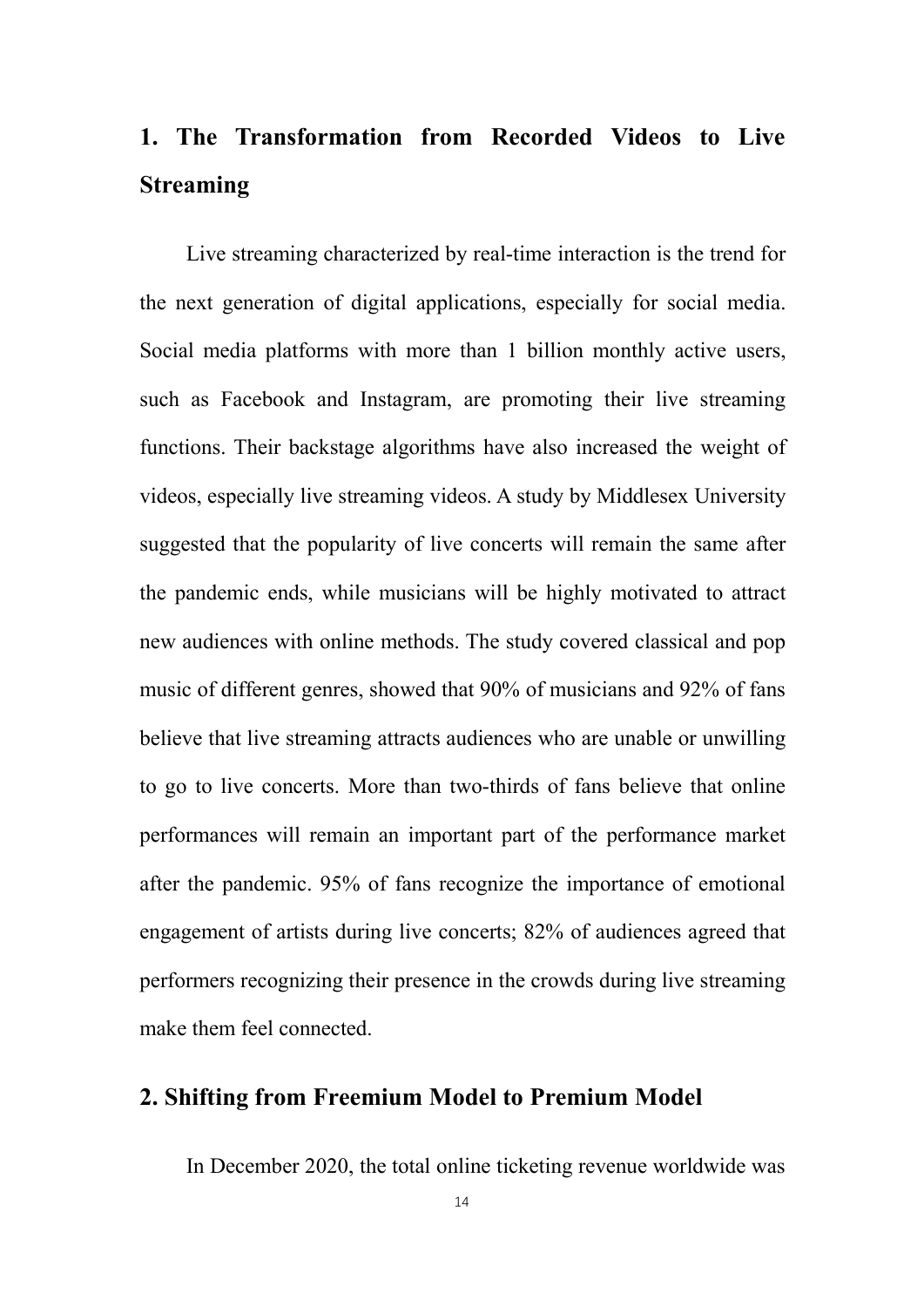292% higher than in June of the same year [10](#page-16-1) . While ticket prices for online shows are far lower than those for offline shows, they also provide fresh cash flow as the number of viewers per event exceeded the capacity of a single stadium. In China, NetEase Cloud Music took the lead in exploring the premium model for online music performances, launched the LIVE-supporting project "Light up LIVE Action". The first paid live show cost 1 yuan, and the second live show cost 12 yuan, bringing in millions of yuan for tickets sales.

At present, online music performance is still in the transition stage from the freemium model to the premium model, but it is still dominated by the freemium model. Despite large audiences and high revenues, most online performances are barely profitable given human cost and production costs. Performing arts companies, artists and talents are trying to increase the actual revenue of online performances by adding value to the experiences of "Digital Performance", such as designing different ticket prices, arranging digital shows with "limited seating", and offering online viewers options regarding different video streaming.

# <span id="page-16-0"></span>**3. Transforming from Official Performances to Back-stage Scenes**

Traditional offline performance is a positive display of the stage,

<span id="page-16-1"></span><sup>&</sup>lt;sup>10</sup> Market Research Institution MIDiA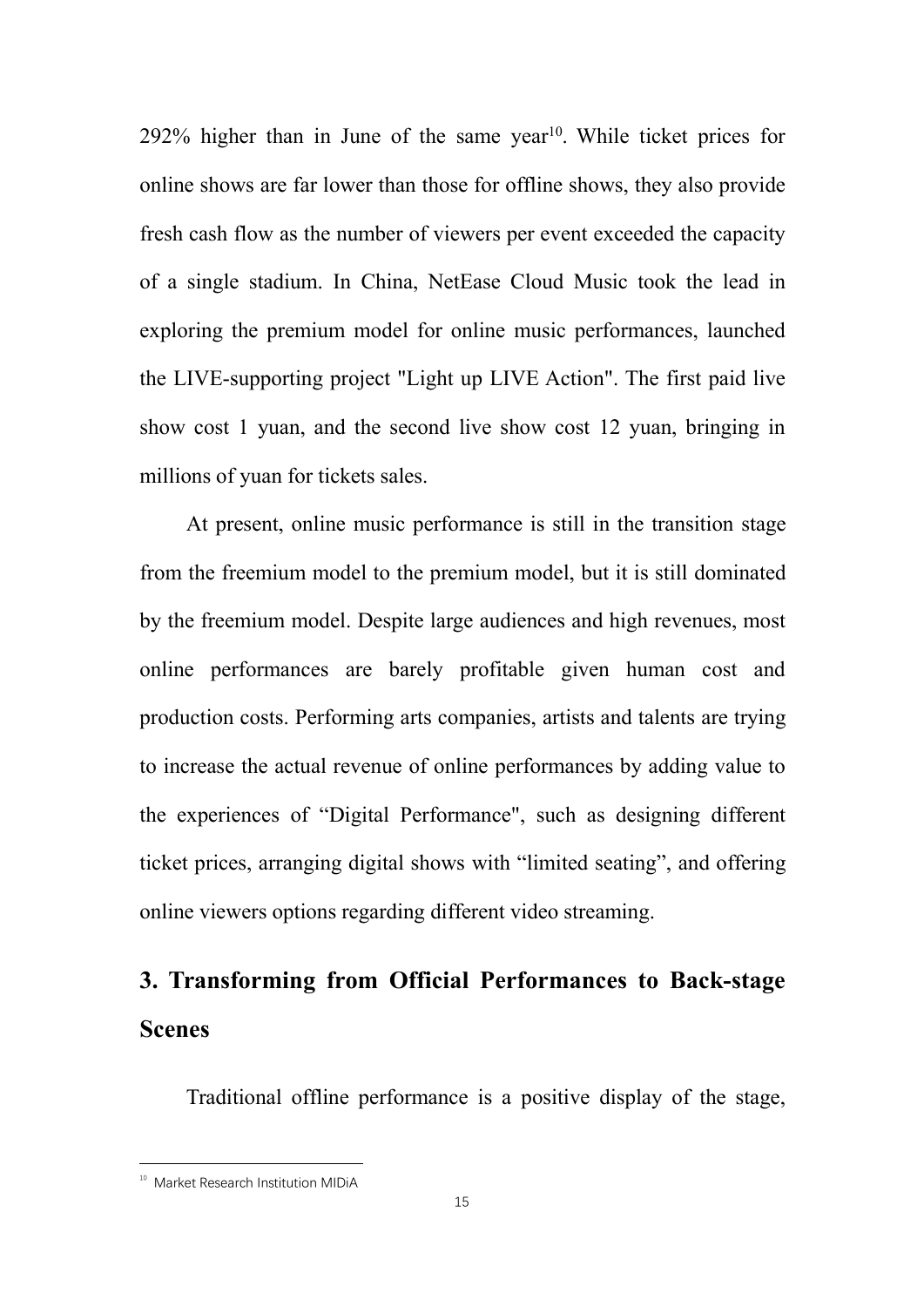focusing on the presentation of the outcome; while "Digital Performance" can display the performance in 360 degrees, which also puts forward new requirements and creates new opportunities for the performance market. In April 2020, the first online drama "Waiting for Godot", created by Director Wang Chong and actors from Wuhan, was premiered online. From project planning to performance, the whole performing process is completed with online methods as assistance. From art appreciation, background explanation to plot analysis, online performances gradually discovered the new possibilities that offline performance does not have, as well as the new market's potential.

#### <span id="page-17-0"></span>**II. Digital practice of Poly Culture North America**

In recent years, Poly Culture North America has been adapting to the iteration and progress of Internet technologies. Through overseas social media, new media and other channels, it has gradually developed a workable paradigm of "digital performance" in various forms as online exhibition, online performance, and live-streaming lectures.

#### <span id="page-17-1"></span>**(1) Practices of"Digital Performance"**

Poly Culture North America started to activate the online performance market in 2020, which was accelerated by the COVID-19 outbreak. By Nov. 2021, Poly Culture North America has successfully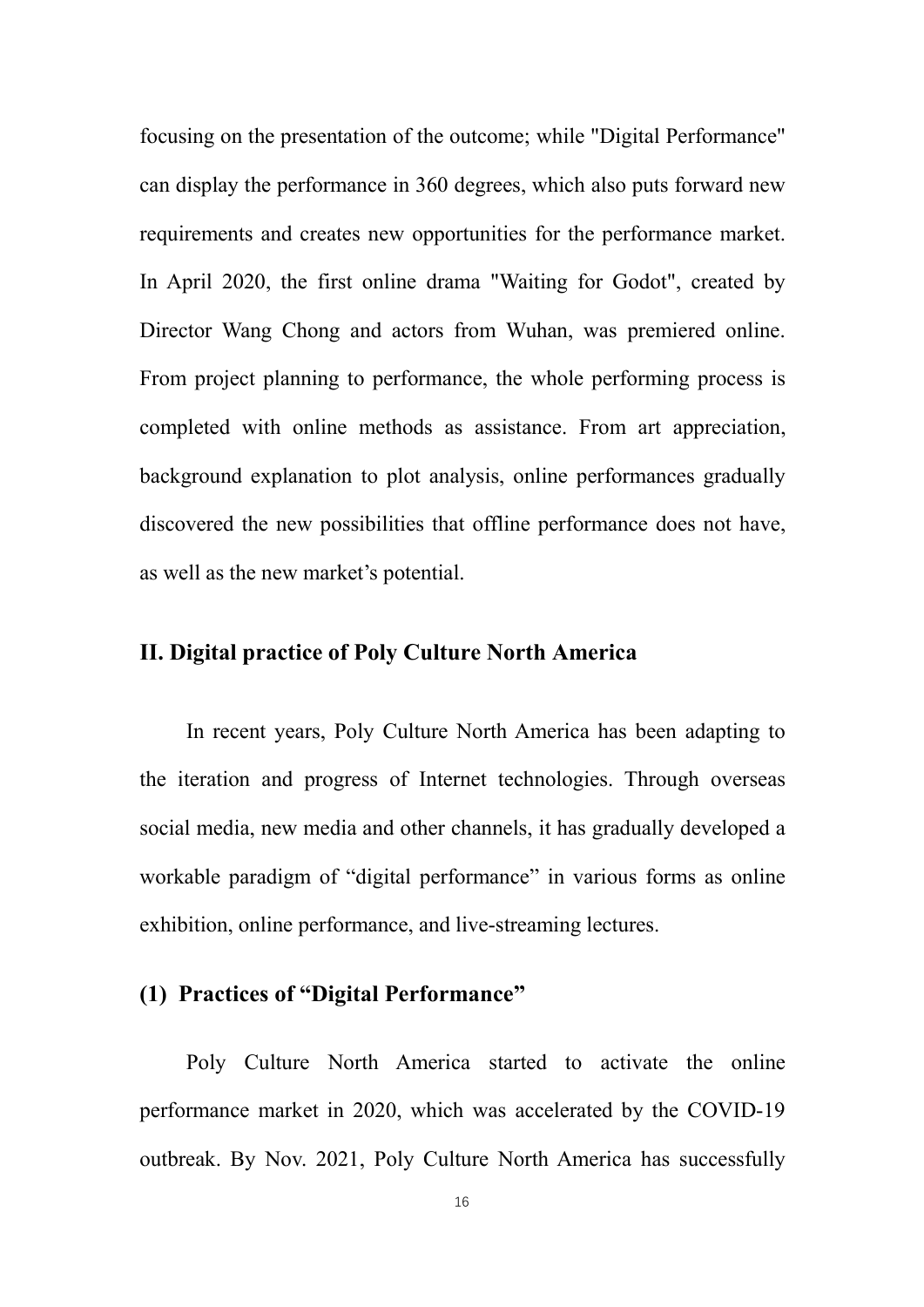held many Chinese culture-themed online events in Canada, which, as important bricks of the bridge of friendship between China and Canada, responded actively to the Asian Heritage Month. Poly Culture North America and Beijing Forbidden City Concert Hall, an affiliation of Poly Theatre Management Group, and Phantom Creek Estates jointly held "The Oriental Voice" online concert on May 28<sup>th</sup>, 2021 (Vancouver time) to exhibit to the world traditional Chinese culture. The concert included three chapters: Classics, Nostalgia, and Diversity. It gathered top traditional Chinese ensembles and Chinese folk music performing artists, serving the audio-visual banquet of *pipa*, *erhu*, *guqin*, traditional opera and many other characteristic forms of musical expression from China. The songs performed included *Jasmine Flower*, *Horse Racing*, *The Peony Pavilion - A Surprising Dream* and others well-known to Chinese and foreign music lovers. The purpose of the concert agrees with the original intention of the Asian Heritage Month. It introduced Asian art and culture to the world and complied with the coexistence and development of different ethnic cultures encouraged by the the Government of Canada. This online concert was premiered on eight platforms at home and overseas (YouTube, Facebook, Twitter, Instagram, Kwai, Yangshipin, Weibo, and WeChat channels) synchronously, and received a large number of followers and comments. This is a useful attempt at "digital" performance" of digitalized on-site performance.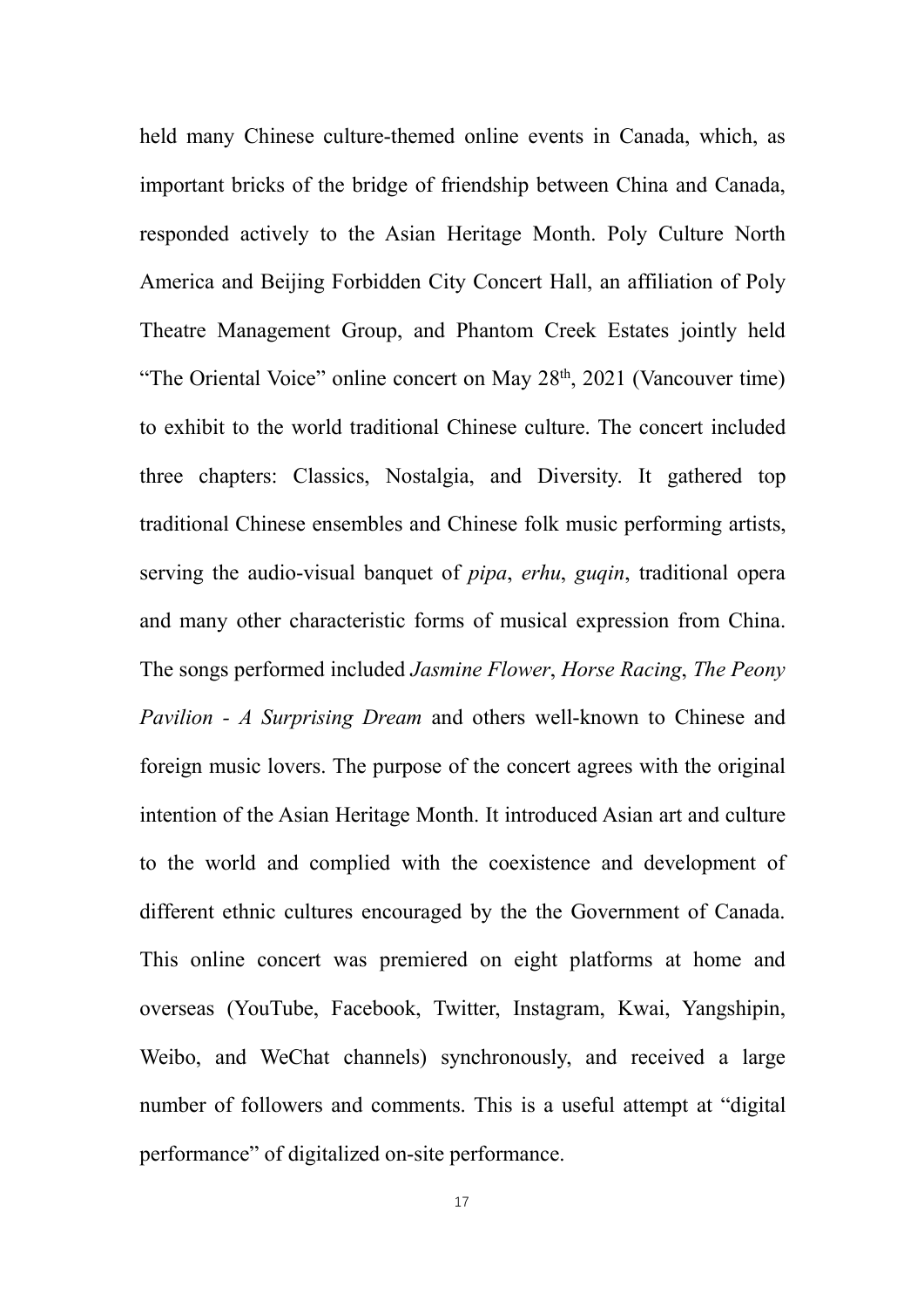Poly Culture North America's art business has also responded promptly after a short wandering period. Poly Culture North America and Beijing Poly Auction, Poly Art Museum, and Beijing Poly Art Center have jointly launched a series of art webinars named "Poly Online: A View on Art", which invited top-level guests in the industry to a roundtable discussion over contents covering the world's greatest paintings, the art of calligraphy—Chinese national essence, jewelry appreciation, trends and analysis of the auction industry, etc. In the discussion, the guests and experts online in Hong Kong and Macau analyzed and interpreted the previous path, present situation and future trends of the art market on the whole. With the help of the online mode, they have continuously introduced Chinese traditional culture to art fans around the world.

In addition, as all physical performance was forced to stop, in Nov. 2020, Poly Culture North America and the Vancouver Academy of Music (VAM), Beijing Forbidden City Concert Hall, an affiliation of Poly Theatre Management Group, and Poly WeDo Music first attempted to put on an online performance—"Music in the Air" digital show, to keep on promoting cultural exchange between China and western countries via the online mode. This online concert took a mini-movie-like form of expression, telling the story of artists in two countries using music to encourage people to pull through the COVID-19 pandemic. The audience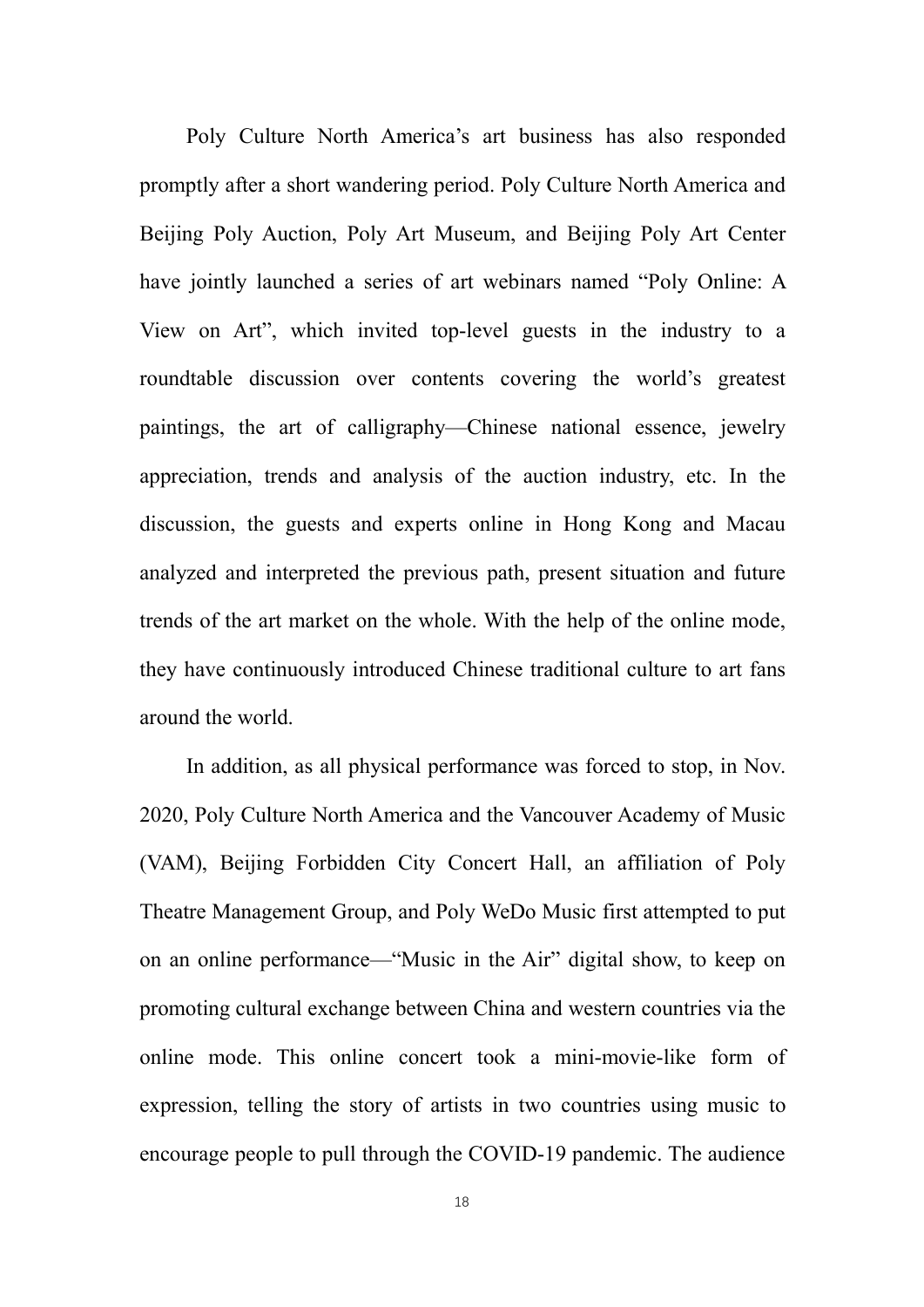not only enjoyed the wonderful performance as on an in-person concert, but also got involved in the plot of the online concert, therefore getting a better experience. It should also be noted that, the Grand Finale of "Music in the Air" digital show—*The Same Song* was recorded in Vancouver and Beijing separately and mixed together. Such an ingenious yet hard-to-perform way of production is also difficult to achieve in an on-site event.

"Music in the Air" digital show was premiered on 8 major video platforms at home and abroad (YouTube, Facebook, Twitter, Instagram, Kwai, Yangshipin, Weibo, and WeChat channels) synchronously, and received all favorable comments. On the first day online, it reached the global views of 180,000. The event was also highly recognized by the Chinese Consulate General in Vancouver, which then included this online concert in its 2021 Chinese New Year reception. The audience may play the concert back repeatedly, which allows for further expansion of the audience group and increase of the views. On Dec. 1, 2021, the online concert reached a total view of 478,900 on overseas social media platforms and the global views of 669,500.

The online concert jointly held by Poly Culture North America and the Vancouver Academy of Music has been praised by local communities and media. During the preparation of the concert, all performers of the Vancouver Academy of Music managed to rehearse and shoot under the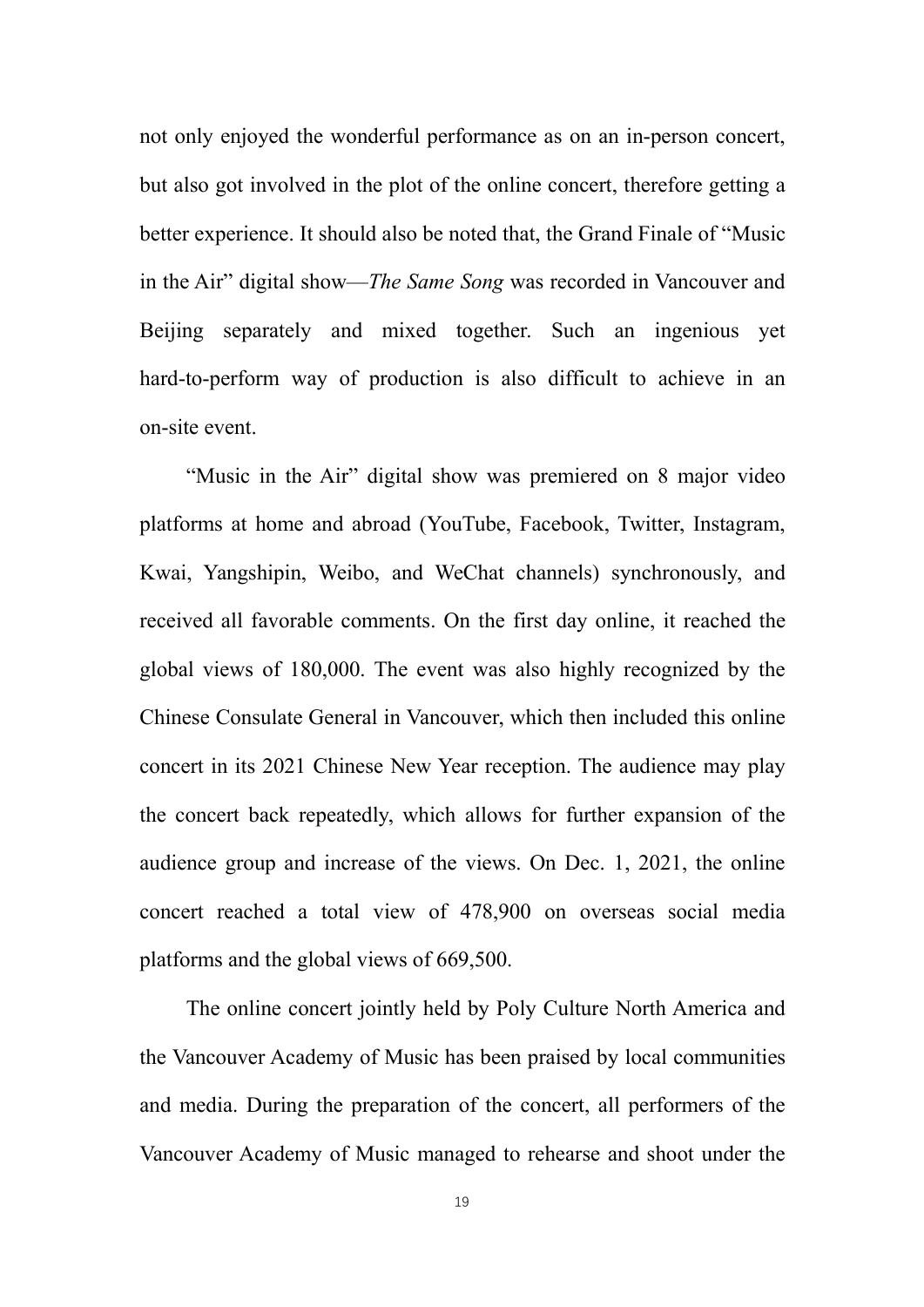second wave of the COVID-19 pandemic. With high-quality video materials provided within a limited time, they contributed significantly to the success of the concert. This cooperation with the Vancouver Academy of Music has laid a solid foundation for Poly Culture North America's development of online performance business; in the meantime, it has enriched the content and form of online events and increased the diversity of the topics.

#### <span id="page-21-0"></span>**(2) Inspirations for Future Work**

The digital transformation of performances and art exhibitions has become an irresistible general trend around the world.However, the development of "digital performance" follows its objective rules. Performing art companies should choose the most appropriate way of transformation based on the international situation, industry advances, technical support and the actual conditions. Although online performance offers new ideas for the development of online and in-person concerts in the "post-pandemic era", in its nature, "digital performance" can never fully replace on-site performance. For example, online performance cannot have total involvement of the audience as on the site of a physical concert; people would listen to the music while doing housework, and might therefore miss the subtleties in the music performance. In addition, although online performance allows the audience to enjoy it in a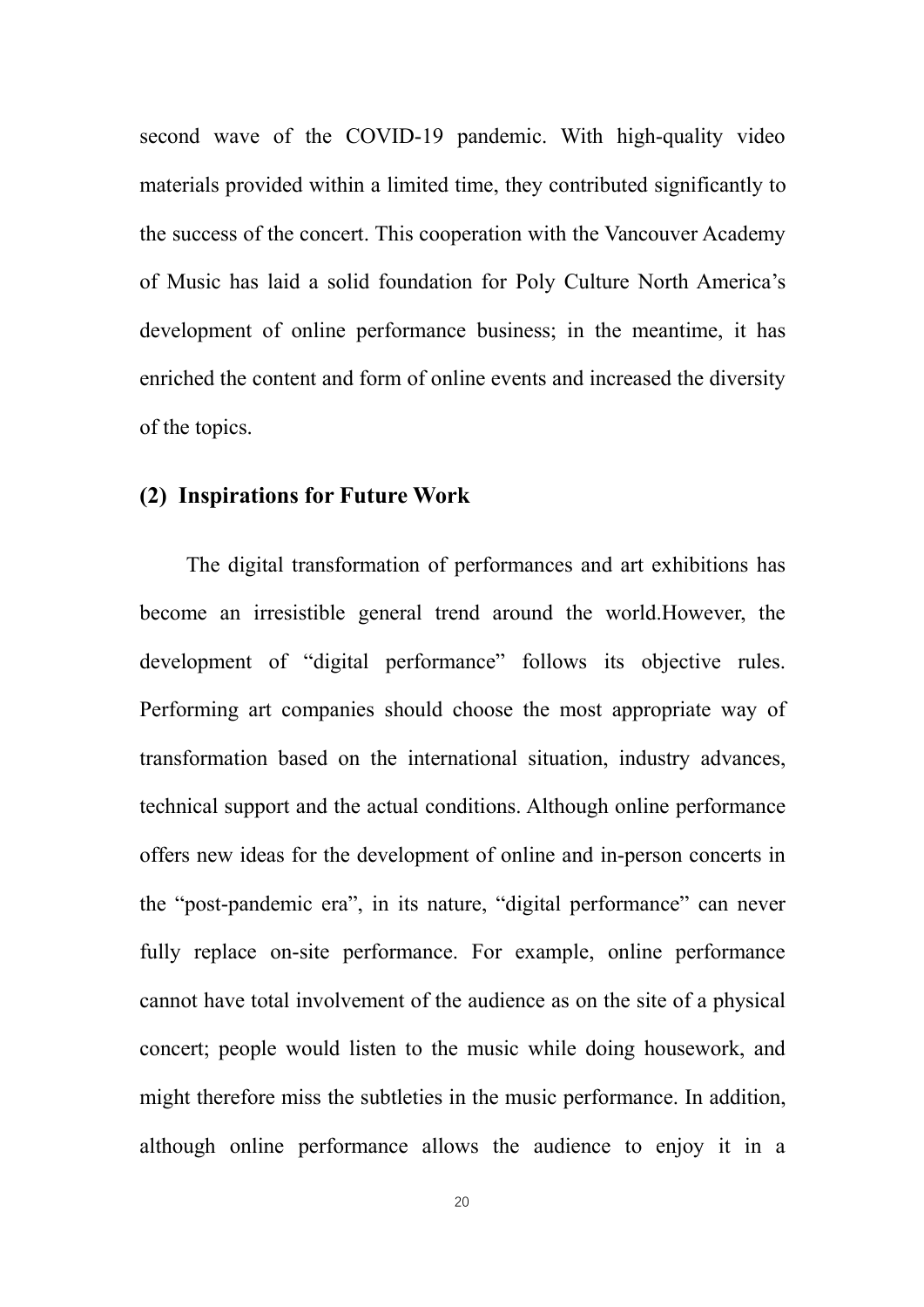comfortable space, their viewing experience might be constrained by the lack of professional facilities in such a space—the performance is likely to become the background sound of everyday life.

Live performance, especially a concert, is very special. Emotional communication between artists and the audience will be enlarged infinitely in a finite space. This emotional resonance can hardly be achieved via media. Moreover, on-site performance attaches great importance to sound experience and atmosphere on the venue, which involves the sound effect, atmosphere, special design of the concert hall and other factors. The focus is "hearing (experience)". Even the most advanced recording technology cannot restore the sound experience and audience experience in the concert hall. Therefore, pop music pays more attention to the "visual" effect is more inclined to use the Internet and new technological means, while classical music is still exploring the field of "digital performance" because of its extreme requirements for sound quality and environment.

The "digital performance" should develop towards discovering the uniqueness of online performance to give the audience the experience they cannot have with physical performance and thus maximize the unique advantages of online performance. Take "Music in the Air" digital show, for example, *The Same Song* jointly completed by Poly Culture North America and the Vancouver Academy of Music is a huge success,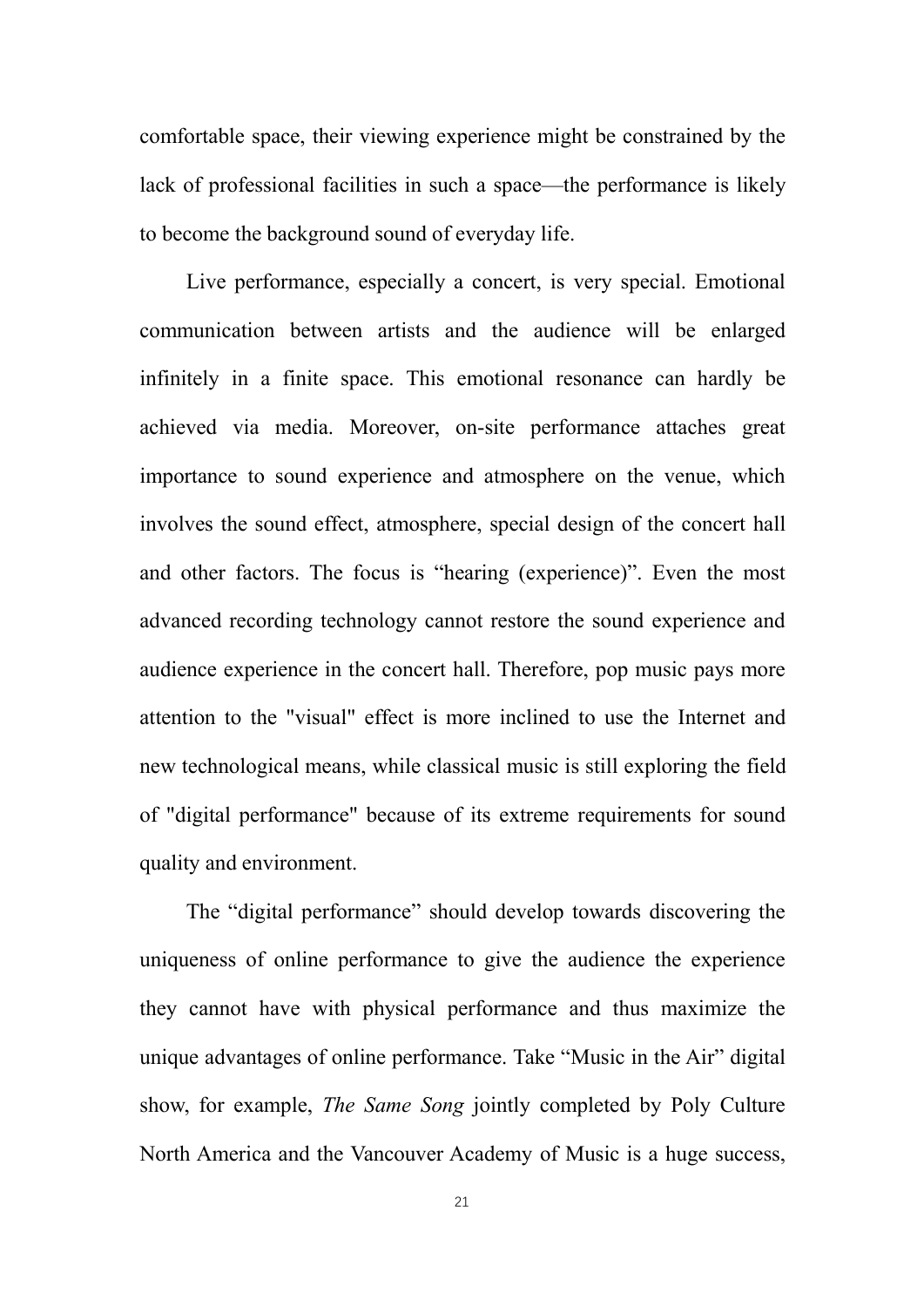which is profited by the background setting: the Vancouver Academy of Music Symphony Orchestra's China tour was put off due to the pandemic, for which Poly WeDo Music children's chorus went to the first stop in place of the Vancouver Academy of Music Symphony Orchestra's China tour to complete the international online cooperation. This complete storyline makes this performance unique and meaningful. In "Music in the Air", in addition to music playing, the background story told by the host, interviews with the performers, rehearsal footage, etc. make it different from a traditional concert, more like a music film or documentary. The audience can only understand the performance better and get fully involved in the music after knowing the story behind the stage. Therefore, future "digital performance" may introduce a background story, more colorful screens, a clear storyline and other elements not easy to express in traditional on-site performance to show the unique advantages of online performance and attract more audiences online.

#### <span id="page-23-0"></span>**(3) Recommendations for Work Upgrading**

Offline performance and "digital performance" are not yet fully integrated. However, as technology and the market continue to develop, the two are bound to arrive at the same end. Relevant enterprises and practitioners in the performance industry should on the one hand consider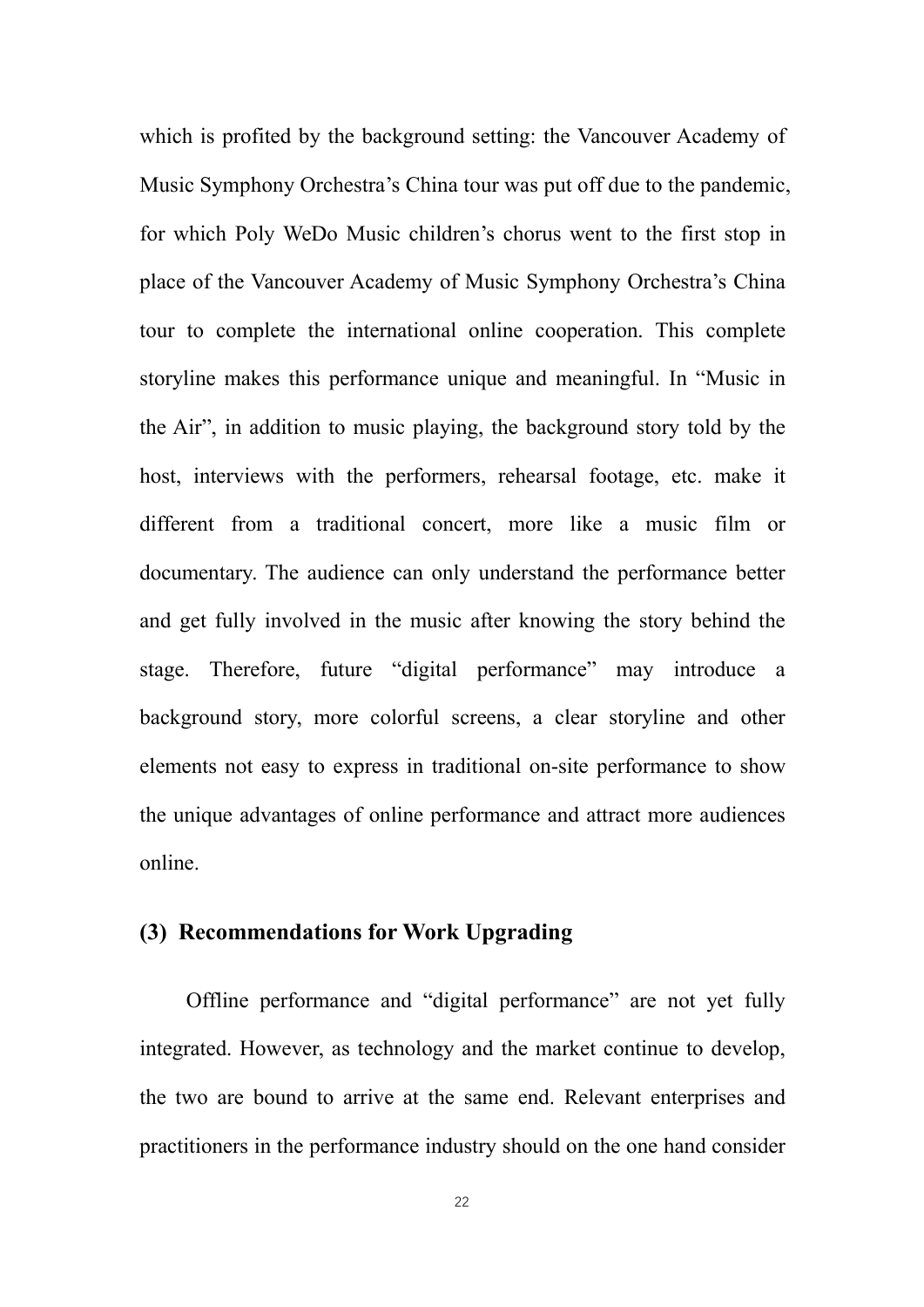different demands of the audience online and offline to create programs suitable for "digital performance"; on the other hand, we should take into account the differences and similarities between Chinese and foreign cultures to design more inclusive programs that allow the audience of different cultural backgrounds to enjoy. This is both a latent requirement of the performance industry and an inner drive for global cultural communication.

As an important approach for introducing Poly Culture to the world, Poly Culture North America features both distinct characteristics of Chinese culture and deep roots in Canada. It shoulders the responsibility to promote cultural exchanges and mutual understanding between China and Canada. Therefore, Poly Culture North America should tap into and comply with the development trend of "digital performance" and plan its next steps accordingly.

Firstly, expand "digital performance" progressively. Under the impact of the pandemic, the global market of physical performance still faces many uncertainties. Online performance and exhibition, as useful supplements thereto, can expand the business to a proper extent. On the one hand, we should dig into existing resources, bring outstanding works of past performance onto the Internet,and continue the dissemination via YouTube, Facebook and other video platforms and social media; on the other hand, we may make full use of new Internet technologies and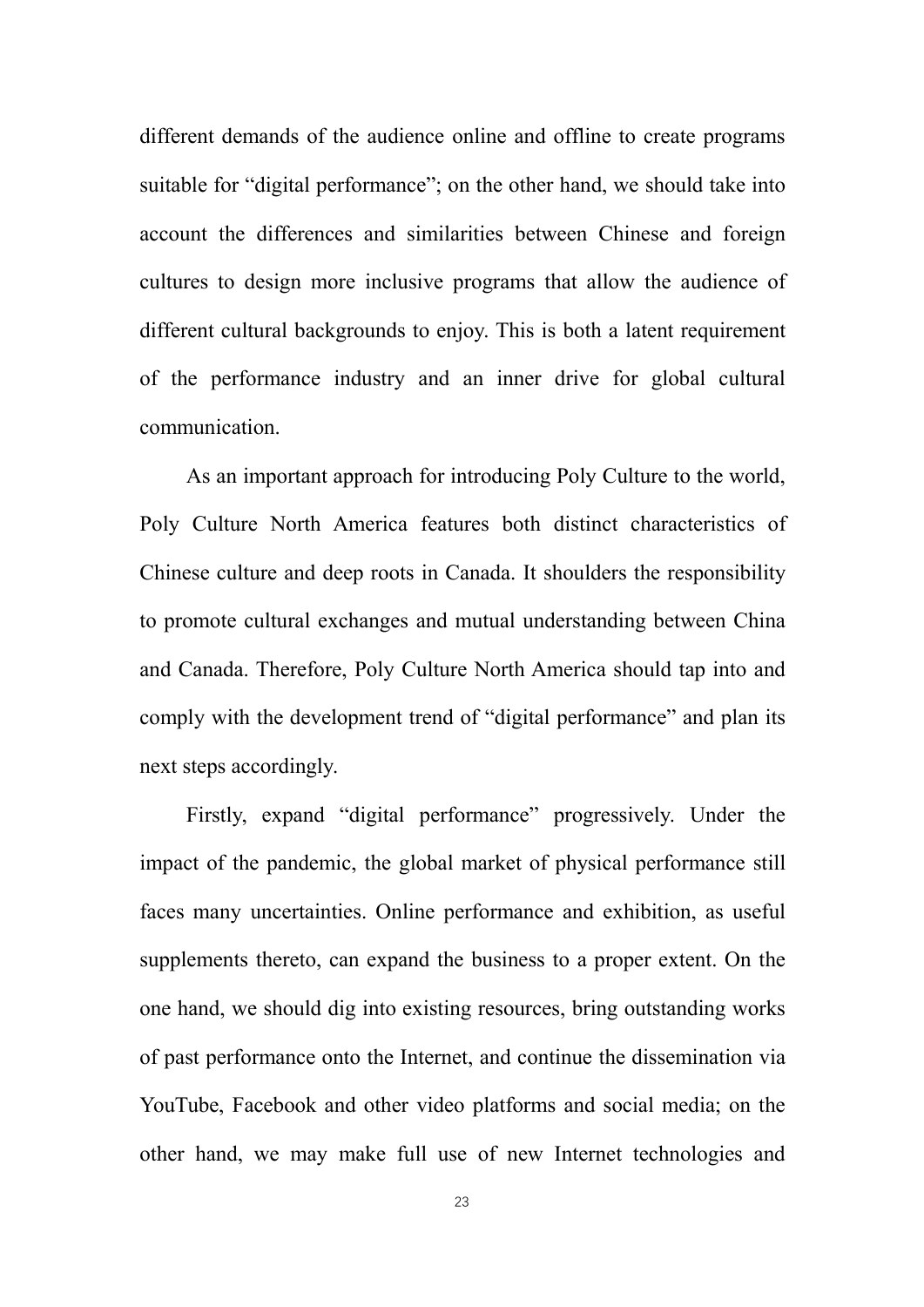performance techniques to plan and prepare dedicated online performance and exhibition, further exploring the potential of "digital performance".

Secondly, enhance the awareness of the protection of intellectual property. In recent years, the international community has seen raised awareness of the protection of intellectual property. Many countries have developed policies and measures to protect and maximize their intellectual property rights at home and abroad. Along with the spread of the Internet, borders for copyright protection are further broken. Intellectual property has become the most important asset in the digital world. Therefore, the progress of "digital performance" should take the protection of intellectual property as the baseline—know relevant laws and regulations of different countries well to avoid "stepping on the line" while getting familiar with operational rules on major video sites, social media, and new media platforms, follow relevant copyright requirements of video, audio, font, copyright, etc. strictly, and avoid touching the red line of intellectual property.

Thirdly, improve the experience in appreciating "digital performance". Currently, the digitalized and online transformation of physical performance is still in the 1.0 phase of "digital performance", with inadequate utilization of new techniques and impaired immersive aesthetic experience of on-site performance. In the next phase, we should improve the experience in appreciating online performance, use more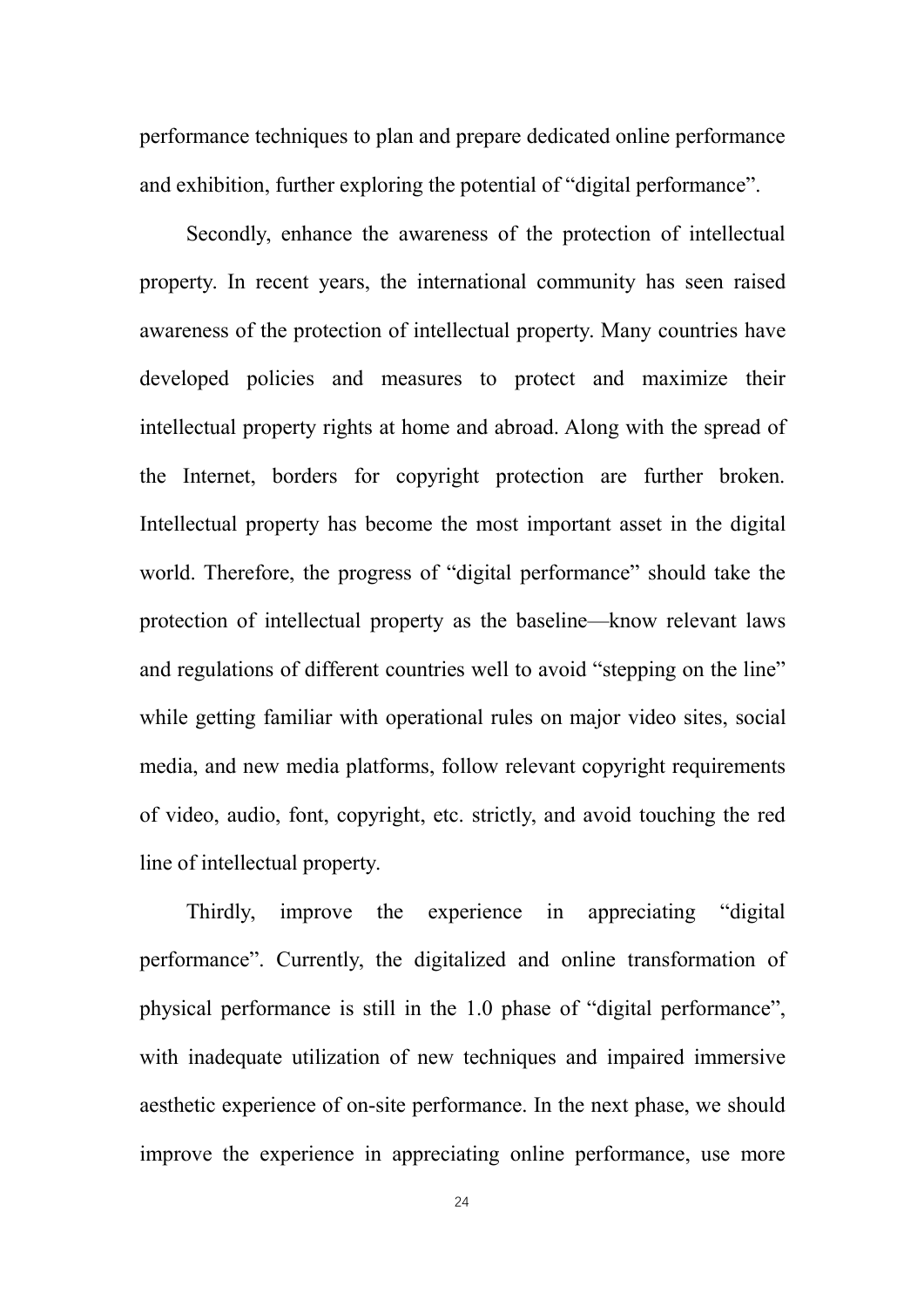effective techniques to break the "sense of one-dimensional view" of the audience so that they may feel the artistic appeal and verve on the venue. It must be pointed out that high-quality online performance requires more capital input, which is again a challenge for performing arts institutions.

Fourthly, actively seek quality partners. High-quality artistic presentation is the common pursuit of both physical and "digital performance". This needs both breakthroughs made by performing arts companies and win-win cooperation of artists, staff, institutions and technology companies. Introducing high-quality partners not only improves the performance but also brings in different cultures and produces artistic enjoyment beyond the borders.Therefore, we should further connect quality resources at home and abroad, and: on the one hand, cooperate with leading performing arts institutions, artists and technology companies in the world to introduce high-quality performance in China to the world and bring in a first-class performance to China through online channels; on the other hand, promote outstanding performance and exhibition in China to the world via YouTube, Facebook, Vimeo and other platforms and social media to help the overseas audience learn more about the culture and art development now in China.

Fifthly, tap potential profitability online. Today's global online performance market is still dominated by performance for free. But some high-quality concerts online have started selling tickets and made some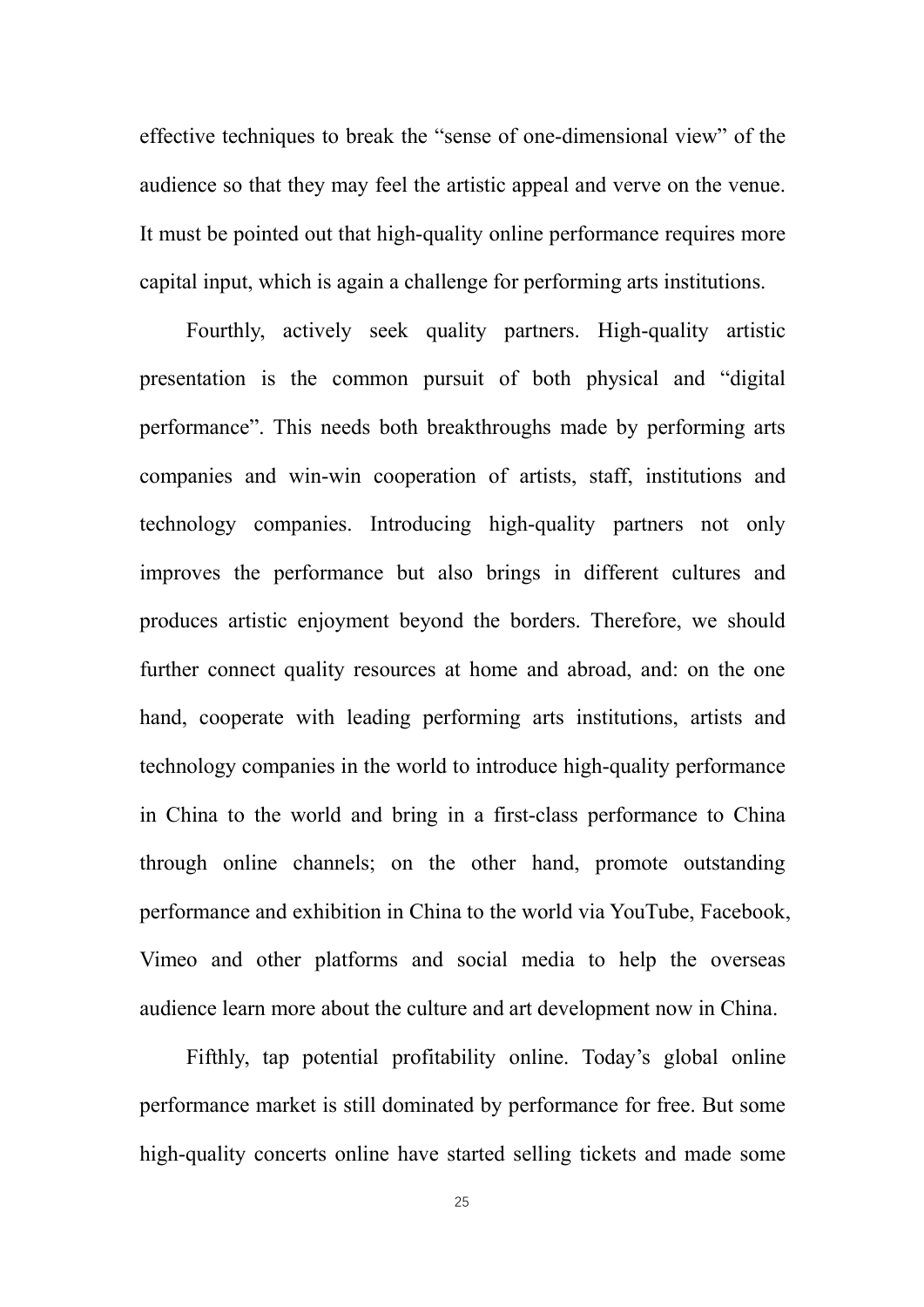profit. As "digital performance" grows and matures, online performance will be a new growth point in the global performance market, or even become the main source of income in the performance industry over physical performance. Next, we may cooperate with major ticketing platforms, performing arts institutions and technology companies in the world to improve the quality of performance and online viewing experience while introducing real-time interaction, multi-camera, progressive ticket price and other forms to attract new audiences with a differentiated operation and further tap the potential profitability of "digital performance